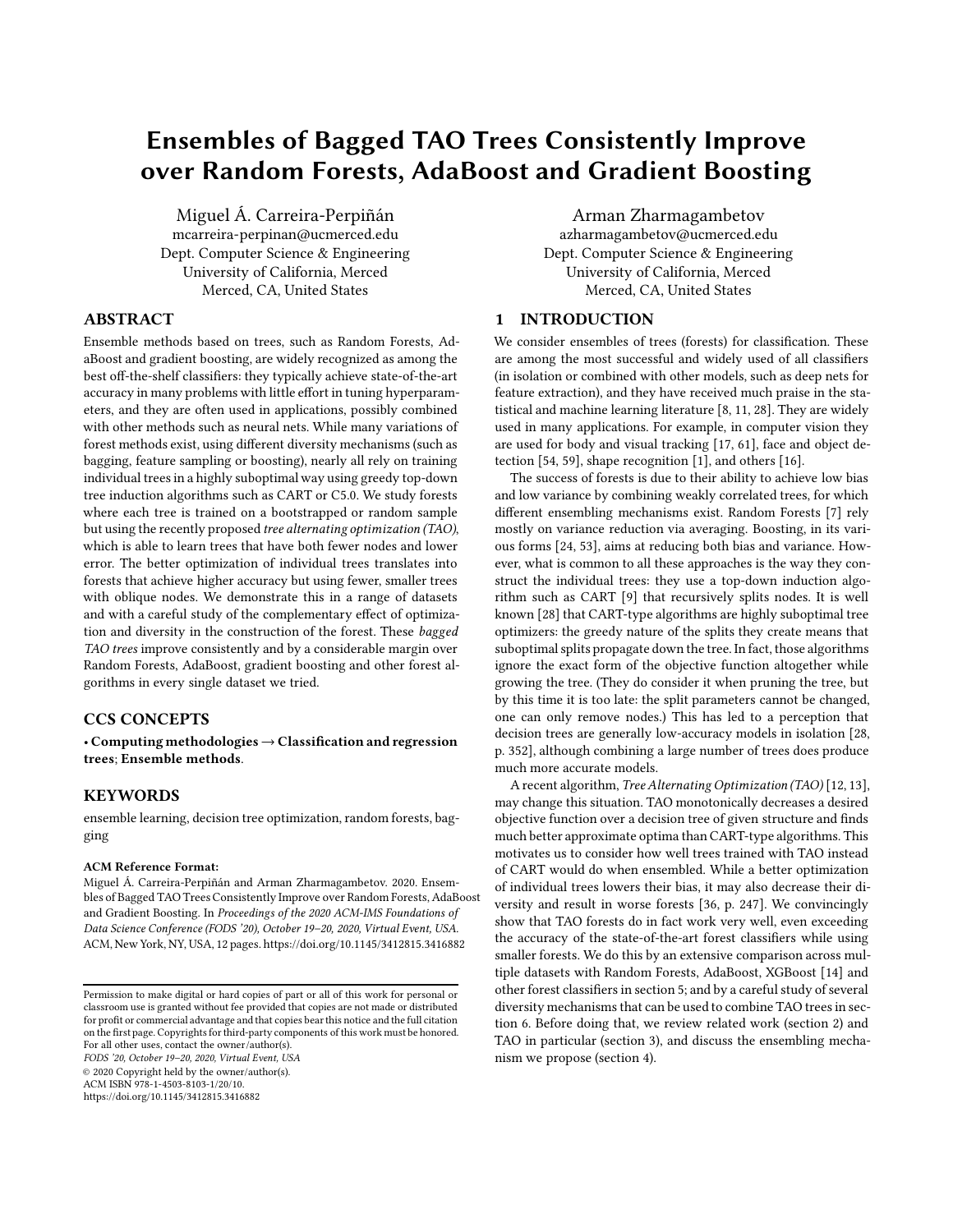## <span id="page-1-0"></span>2 RELATED WORK

The literature of ensemble learning for classification is huge [\[36](#page-9-9), [65](#page-9-11)]. The most successful ensembles are forests, made of trees. We review tree learning and tree ensembling.

## 2.1 Learning a single tree

Finding optimal decision trees or even constant-factor approximations is NP-hard in most formulations of the problem [\[26](#page-9-12), [31\]](#page-9-13). As any textbook on statistical learning [\[6,](#page-8-6) [28](#page-9-0), [43\]](#page-9-14) or specialized review of tree induction [\[9,](#page-8-4) [40,](#page-9-15) [46,](#page-9-16) [47](#page-9-17), [50](#page-9-18), [51\]](#page-9-19) will show, the established way to learn classification trees from data is top-down induction. This grows the tree greedily and recursively. Starting at the root, a node is split into two children by optimizing a "purity" criterion (typically the Gini index or entropy), which seeks an axisaligned or hyperplane partition of the space such that the training instances reaching each child belong to one class (or as few classes as possible). This is recursively repeated until each leaf contains instances from the same class (or some other stopping criterion is satisfied). Then, the resulting, usually large tree is optionally pruned in order to reduce overfitting. This is done by removing subtrees to optimize a cost-complexity tradeoff (note that we can remove nodes but we cannot change the node parameters themselves). Various refinements may be combined with this, leading to slightly different algorithms such as CART [\[9\]](#page-8-4), ID3 [\[46\]](#page-9-16) or C4.5 and C5.0 [\[47\]](#page-9-17). Multiple public and commercial implementations of these exist, e.g. [\[35,](#page-9-20) [45](#page-9-21), [56\]](#page-9-22).

The vast majority of papers and software focus on axis-aligned trees. Oblique trees, having a hyperplane split, have also been widely researched, involving approximate purity optimization over the hyperplane parameters [\[9,](#page-8-4) [44\]](#page-9-23), or other split criteria such as linear discriminant analysis [\[23](#page-9-24), [41\]](#page-9-25), linear perceptrons [\[58](#page-9-26)], logistic regression [\[52,](#page-9-27) [57](#page-9-28)] or linear SVMs [\[3](#page-8-7), [4](#page-8-8), [10](#page-8-9)]. While oblique trees provide a more flexible model than axis-aligned ones, their optimization is slower and much less accurate than for axis-aligned splits. The small accuracy improvement that these oblique trees produce does not compensate for the increased complexity of the tree, and indeed oblique trees are rarely used in practice. The recently proposed TAO algorithm [\[12,](#page-8-5) [13\]](#page-9-8) can find much better optima of a regularized loss function over axis-aligned, oblique and other trees. We describe it later.

#### 2.2 Ensembling trees into a forest

Classification forests usually combine trees by majority voting, where each tree is trained by a CART-style algorithm but without the pruning stage, in order to reduce bias. Various mechanisms are used to introduce diversity among the trees, which is necessary for the forest to improve over a single tree. These involve training each tree independently on different samples (bootstrapped or random subsets) or different feature subsets, both of which are very successfully combined in Random Forests [\[7\]](#page-8-3) and their variations [\[5,](#page-8-10) [25\]](#page-9-29). Boosting creates a stagewise additive model by training trees sequentially, each one trying to reduce the residual error given all previous trees. This can be done by reweighting the samples, as in AdaBoost [\[53\]](#page-9-7), or by an approximate functional gradient, as in gradient boosting [\[14](#page-9-10), [24](#page-9-6)]. While these are the most widely used forests, many other variations exist [\[16](#page-9-5), [17](#page-9-1), [34](#page-9-30), [54](#page-9-3)]. As with

single tree learning, most forests use axis-aligned trees, although a few have proposed oblique trees [\[7](#page-8-3), [22](#page-9-31), [42](#page-9-32), [61](#page-9-2)]; however, their accuracy has not been found uniformly better than that of axis-aligned forests. Forests have also been combined with neural nets [\[34\]](#page-9-30). Finally, the high accuracy of forests comes at a computational price: they contain many, very deep trees, particularly for large datasets, which makes storage and inference costly. This has led to various works trying to reduce the size of a trained forest [\[65\]](#page-9-11).

### <span id="page-1-1"></span>3 TAO: TREE ALTERNATING OPTIMIZATION

We give a brief description of the TAO algorithm, proposed in [\[13\]](#page-9-8) in special form and in [\[12\]](#page-8-5) in general form. TAO operates very differently from CART-style algorithms. There is no recursive growing of a large tree (using a heuristic split criterion) and then pruning it to avoid overfitting. TAO is much closer to the way we typically train a neural net via principled, efficient optimization methods. In a neural net, we select a fixed parametric architecture (number of layers and units, etc.), randomly initialize its parameters, and then iteratively update them so the objective function decreases, usually via a gradient-based method. In TAO, we select a tree structure<sup>[1](#page-1-2)</sup> (e.g. a complete tree of given depth), randomly initialize its parameters (in the decision and leaf nodes), and then iteratively update all the parameters so the objective function decreases. TAO manages this via alternating optimization over the tree nodes, rather than via gradient-based methods, since the tree is nondifferentiable. And, with an appropriate regularization term on the parameters (e.g.  $\ell_1$ ), TAO can also prune the tree structure, for example if all the parameters in a node become zero—just as the Lasso "prunes" input features whose weights become zero [\[27](#page-9-33)].

In more detail, consider a tree  $T$  with nodes  $i$  and parameters  $\Theta = {\theta_i}$  (e.g.  $\theta_i$  can be the weights and bias of a hyperplane decision node), and the objective function E:

<span id="page-1-3"></span>
$$
\min_{\Theta} E(\Theta) = \sum_{n=1}^{N} L_n(y_n, \mathbf{T}(\mathbf{x}_n; \Theta)) + \lambda \sum_{\text{nodes } i} \phi_i(\theta_i)
$$
(1)

where the RHS contains two terms: the first is the loss (on each input instance  $x_n$  with ground-truth label  $y_n$ ) and the second is a regularization term on the nodes' parameters. In [\[13](#page-9-8)], the loss was the 0/1 classification loss and  $\phi_i(\theta_i) = ||\theta_i||_1$  (an  $\ell_1$  sparsity penalty). However, the argument below readily extends to any loss (supervised or unsupervised) that separates additively over instances and any regularization that separates additively over nodes [\[12\]](#page-8-5). TAO is based on two theorems which we describe in English (see [\[12](#page-8-5)] for formal statements, proofs and further explanations). Define the reduced set of node i (whether decision node or leaf) as the training instances that reach i under the current tree.

**Separability condition** If nodes  $i$  and  $j$  in the tree (whether decision or leaves) are not descendants of each other (e.g. all nodes at the same depth), then  $E$  can be written equivalently as a separable function of the parameters of  $i$  and  $j$ . (This follows from the fact that the reduced sets of  $i$  and  $j$  are disjoint, because the tree makes hard, not soft, decisions, by

<span id="page-1-2"></span><sup>&</sup>lt;sup>1</sup>It is possible to build a (say) CART tree and initialize TAO from it; TAO will then improve this tree. However, we find that using a complete tree of large enough depth  $\Delta$  (i.e., having 2<sup> $\Delta$ </sup> leaves) with random parameters at the nodes works better. This also makes TAO self-standing.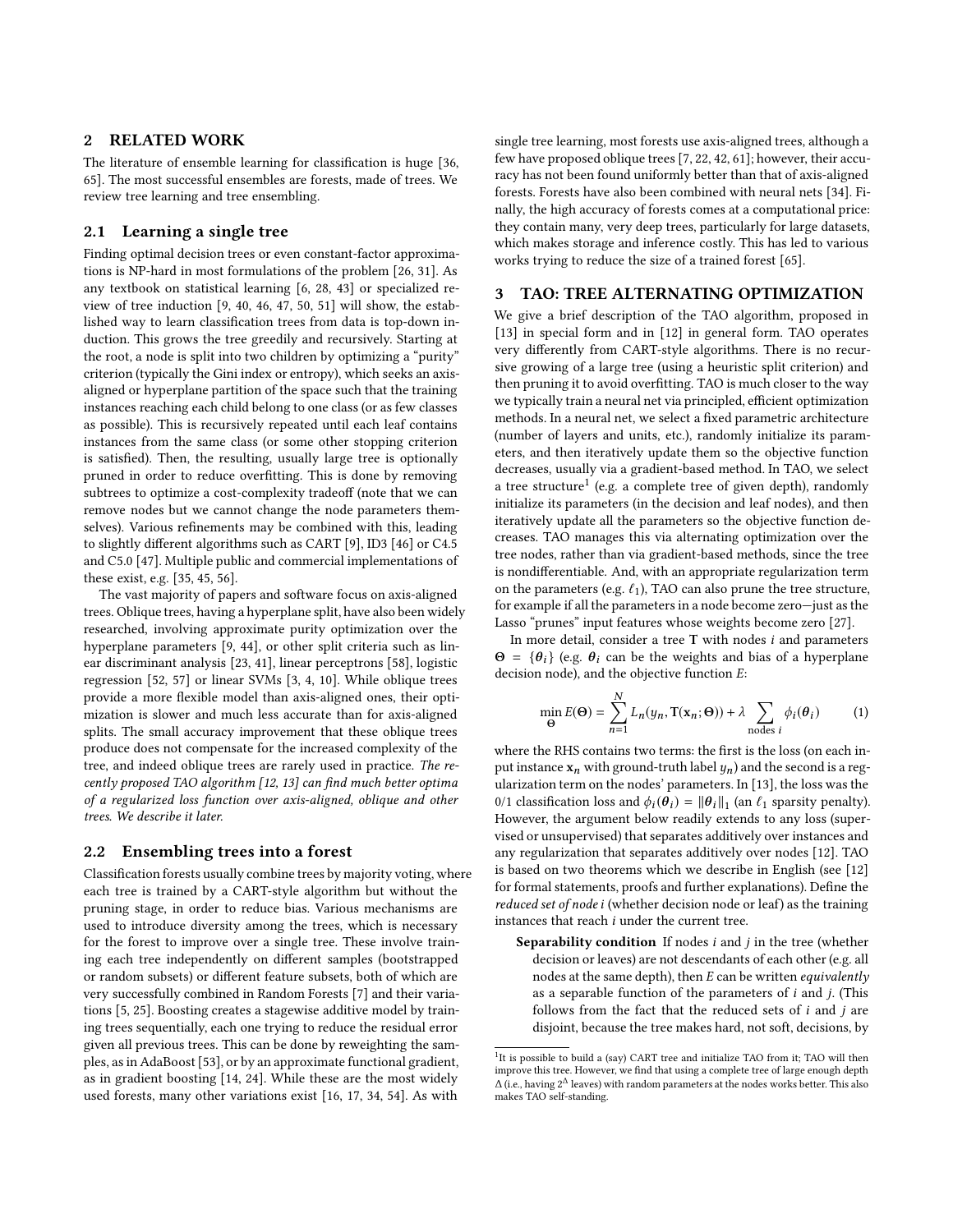sending an instance down exactly one child at each decision node.)

Reduced problem The problem of optimizing E over the parameters  $\theta_i$  at a decision node *i* is *equivalent* to a weighted 0/1 loss binary classification problem over the node's decision function on its reduced set, where each instance is "pseudolabeled" as the child (left or right) that leads to a lower value of E under the current tree. (This follows from the fact that all a decision node can do with an instance is send it down its left or right child, and the ideal choice is the one that results in the best prediction downstream from that node.)

Optimizing  $E$  over a leaf  $i$  is *equivalent* to training its model parameters  $\theta_i$  on its reduced set to optimize E.

The separability condition allows us to optimize E separately (and in parallel) over the parameters of any set of nodes that are not descendants of each other (fixing the parameters of the remaining nodes). This has two advantages: 1) we expect a deeper decrease of the loss, because we optimize over a large set of parameters exactly; 2) the computation is fast: the joint problem over the set of nodes becomes a collection of smaller independent problems each over one node that can be solved in parallel (if so desired). The node sets can be derived via breadth-first or depth-first search. The reduced problem theorem implies that optimizing E over a decision node's parameters reduces to optimizing a binary classifier (defined by those parameters) with the 0/1 loss with certain "pseudolabels". While optimizing the 0/1 loss in general is NP-hard [\[30\]](#page-9-34), we can approximate<sup>[2](#page-2-2)</sup> it by a surrogate loss (e.g. logistic or hinge loss). Regularization terms over the tree parameters carry over to the reduced problem. As an example proposed in [\[13\]](#page-9-8), sparse oblique trees use oblique (hyperplane) decision nodes with an  $\ell_1$  penalty; the reduced problem can be solved by an  $\ell_1$ -regularized linear SVM or logistic regression [\[27](#page-9-33), sections 3.2 and 3.6], a convex problem for which well-developed code exists, such as LIBLINEAR [\[21](#page-9-35)].

Finally, as TAO iterates, the root-leaf path followed by each training instance changes and so does the reduced set at each node. This can cause dead branches (whose reduced set is empty) and pure subtrees (which contain instances from a single class). They can be pruned after convergence. This means that TAO can actually modify the tree structure, by reducing the size of the tree; this is very significant with sparsity penalties. By starting with a deep enough tree structure and running TAO over a regularization path over  $\lambda \in (0, \infty)$ , we obtain a collection of trees with progressively fewer nodes and nonzero parameters at the nodes. We can select  $\lambda$ by cross-validation.

Effectively, what TAO does is repeatedly train a simple binary classifier at each decision node and a simple K-class classifier at each leaf while monotonically decreasing the objective function E. After each iteration the reduced set on which each classifier or predictor is trained changes.

The experiments in [\[13,](#page-9-8) [64](#page-9-36)] with single decision trees convincingly show that TAO does indeed find trees of much lower classification error than traditional algorithms such as CART. Our experiments in this paper confirm this with single trees and, further, show that ensembling such trees yields classifiers of astounding accuracy and small size.

### <span id="page-2-1"></span>4 TAO FORESTS: ENSEMBLING TAO TREES

We will use the name TAO tree to mean a tree trained with TAO and TAO forest to mean a forest of TAO trees. We consider two types of TAO trees (and forests), according to the type of classifier at the leaves: TAO-c uses a constant label and TAO-l uses a linear softmax classifier. Both of these use oblique (hyperplane) decision nodes. (TAO can also train axis-aligned trees, regression trees and others [\[12\]](#page-8-5), but we focus here on oblique trees for classification.)

There are many potentially effective ways to ensemble trees. In this paper we focus on one simple way: each tree is trained independently and the ensemble prediction is obtained by majority voting (TAO-c) or by averaging class probabilities (TAO-l). Diversity among the trees can be introduced via different mechanisms, which we study empirically in section [6.](#page-4-0) Based on that, we recommend a procedure which achieves close-to-best accuracy and is simple (having few, intuitive hyperparameters). We train each tree using all available features, taking as initial tree a complete binary tree of depth ∆ with random node parameters, on a random sample of around 90% of the training set (or, more simply but usually with slightly lower accuracy, on a bootstrapped sample). Also, we use a small sparsity penalty  $\lambda$  in order to remove unnecessary pa-rameters without increasing the tree bias<sup>[3](#page-2-3)</sup>. Hence, the TAO forest has two hyperparameters: the number of trees T and the depth  $\Delta$ of each tree. This is the procedure we use when comparing with other algorithms in section [5.](#page-2-0)

# <span id="page-2-0"></span>5 EXPERIMENTS: TAO FORESTS VS STATE-OF-THE-ART FORESTS

We report an extensive comparison across well-known benchmarks of different characteristics (sample size  $N$ , dimensionality  $D$ , number of classes K; feature vectors that are dense, sparse or from pretrained deep nets; etc.) and types (images, documents, etc.); and multiple forest-based methods: AdaBoost, Random Forests (RF), gradient boosting (XGBoost version), and a few variations proposed in the literature. In all datasets, TAO forests achieve the highest accuracy of any forest method, often by a large margin, while also using the smallest number of trees and smallest tree depth, and being also competitive in number of parameters and inference FLOPS. Let us see this in detail.

#### 5.1 Experiment setup

*5.1.1 Comparison algorithms.* We restrict our comparison to forestbased algorithms:

Random Forests (RF) [\[7](#page-8-3)] uses an ensemble of independent trees, each trained on a bootstrap subset of the training data (bagging). Each tree is trained using CART but each node

<span id="page-2-2"></span><sup>&</sup>lt;sup>2</sup>We can always guarantee a monotonic decrease in  $E(\Theta)$  by not updating the parameters  $\theta_i$  in the rare case where the surrogate solution over node i increases E (we only observe this near convergence, and the increase is tiny).

<span id="page-2-3"></span><sup>&</sup>lt;sup>3</sup>One can also select  $\lambda$  by, say, cross-validation, but in the context of forests this is probably not worth the effort.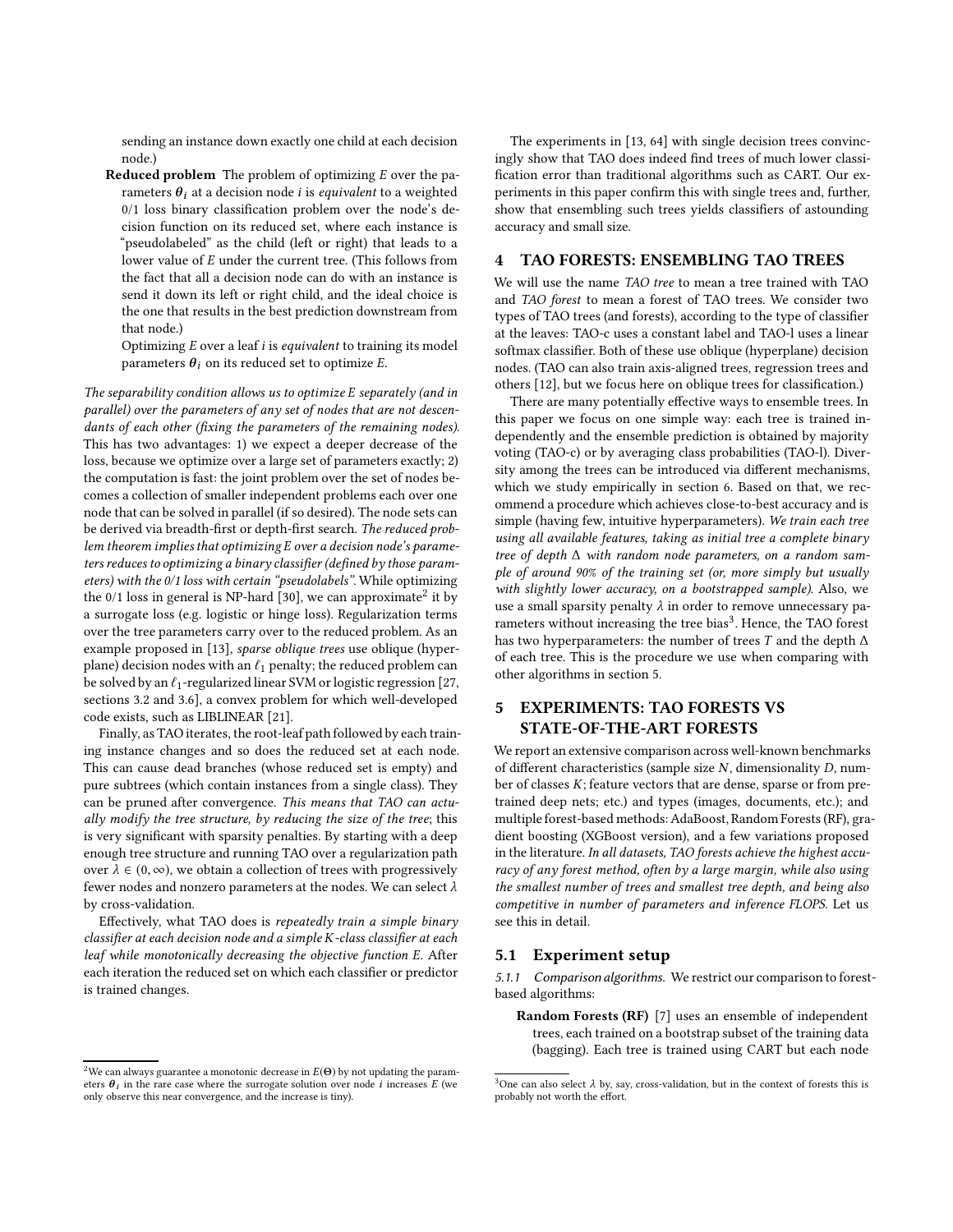split can only use features from a random subset of size m. We do not restrict the max\_depth hyperparameter and allow each tree to grow fully, as is recommended for RFs [\[7\]](#page-8-3).

- AdaBoost [\[53](#page-9-7)] is one of the earliest boosting frameworks. It uses a set of "weak learners" (typically shallow trees) which are trained sequentially. At each boosting iteration, the training instances are reweighted so the new learner focuses mostly on those instances misclassified by previous classifiers.
- Gradient boosting [\[24\]](#page-9-6) is a generalization of AdaBoost as an approximate gradient optimization in function space of stagewise additive models. We use the the highly optimized XGBoost implementation [\[14\]](#page-9-10). We use the Python API provided by the authors (CPU version).
- Alternating Decision Forests (ADF) [\[54\]](#page-9-3): we compare with their published results (we do not run their algorithm). This algorithm essentially trains a random forest using a combination of boosting and greedy tree growing.
- Shallow Neural Decision Forests (sNDF) [\[34\]](#page-9-30): we compare with their published results. We do not compare with other versions of the NDF since we consider only oblique or axisaligned trees. A sNDF is a forest of soft oblique decision trees (i.e., an input instance follows all paths in the tree, each with a different probability).
- Oblique Random Forests [\[42](#page-9-32)]: we compare with their published results. This algorithm, which is restricted to binary classification only, modifies regular Random Forests so that each hyperplane split (decision node) is given by a logistic regression learnt on the training points reaching that node (a related paper uses a linear SVM instead [\[61](#page-9-2)]).
- Refined Random Forest (rRF) [\[48\]](#page-9-37): this takes as input a pretrained forest and globally optimizes over the parameters on the leaves, which results in an improved prediction error.

Note that, although Random Forests, AdaBoost and gradient boosting are considered to be robust to hyperparameter choice, sometimes they do require some tuning to do their best, depending on the dataset. We explored as best as we could their hyperparameters, often improving over reported results in the literature (e.g. for RF in several datasets in [\[54\]](#page-9-3)). In particular, we tried different choices of the number of trees and maximum depth (see the tables). In agreement with previous work, we found that for Random Forests it is best to let the trees grow fully, and that the default value of  $m = \sqrt{D}$  for the number of features each tree uses worked about optimally. In AdaBoost and XGBoost, we tune the most important hyperparameters max\_depth, n\_estimators and learning\_rate on a subset of the training data for each dataset separately. All other parameters, such as criterion, booster, etc., are set to their default values. For RF and AdaBoost, we use the Python implementation in scikit-learn [\[45\]](#page-9-21).

We ran our experiments (for all methods) in a computer with an Intel Xeon CPU E5-2699 v3 @ 2.30GHz and 128 GB RAM. We did not use any GPUs.

*5.1.2 TAO.* We use oblique decision trees (having a hyperplane function at each decision node) with constant leaves (TAO-c) or linear softmax leaves (TAO-l). We take as initial tree a complete binary tree of given depth ( $\Delta$  in the tables) with random parameters at each node. We train each TAO tree on a 90% random sample of

<span id="page-3-0"></span>

| Dataset          | $N_{\text{train}}$ | $N_{\text{test}}$ | D     | К  |
|------------------|--------------------|-------------------|-------|----|
| Letter           | 16000              | 4000              | 16    | 26 |
| <b>MNIST</b>     | 60000              | 10000             | 784   | 10 |
| Char74k          | 66707              | 7400              | 64    | 62 |
| ImageNet         | 62855              | 12800             | 8192  | 64 |
| R8               | 5485               | 2189              | 400   | 8  |
| RCV <sub>1</sub> | 15564              | 518571            | 47236 | 53 |
| SensIT           | 78823              | 19705             | 100   | 3  |
| <b>SUSY</b>      | 4.5M               | 0.5M              | 18    | 2  |

Table 1: Datasets used in our experiments: number of points for training and test ( $N_{\text{train}}$ ,  $N_{\text{test}}$ ), number of features  $D$ , number of classes K.

the training data using 40 iterations and a small sparsity penalty of  $\lambda = 0.01$ . We report the mean error (training and test) and standard deviation over 5 independent runs.

We implemented TAO in Python 2.7.15 with process level parallel processing. In TAO, the node optimization involves an  $\ell_1$ -regularized logistic regression at each decision node and (for TAO-l) either an  $\ell_1$ -regularized logistic regression (for  $K = 2$  classes) or an  $\ell_1$ regularized linear softmax (for  $K > 2$  classes) in each leaf. We solve the logistic regression using LIBLINEAR [\[21](#page-9-35)] and the linear softmax using SAGA [\[19](#page-9-38)], both of which are available inside scikitlearn [\[45\]](#page-9-21).

*5.1.3 Forest size: number of parameters and FLOPS.* For each method's forest, we report its total number of parameters and (estimated) FLOPS for inference:

- Total number of parameters We count the parameters for each node of each tree (decision nodes and leaves). In a decision node we count the number of nonzero weights (and the bias), which is 2 for an axis-aligned tree and  $D+1$  for an oblique tree (where  $D$  is the number of features). In a leaf, we count one for constant-label leaves,  $D + 1$  for a logistic regression classifier  $(K = 2)$  and DK for a linear softmax classifier (with  $K > 2$ ).
- Inference FLOPS We take the inference time (FLOPS) for one instance along one tree as the number of nonzero parameters it encounters in the root-leaf path it follows. We repeat this for each tree in the forest and average over all training instances.

For the forests created by some algorithms, we do not have access to the actual forest, in which case we report an upper bound and mark it with parentheses in the tables. This is computed as follows:

- Total number of parameters For each tree of depth ∆ (but not necessarily complete), the maximum number of decision nodes and leaves is  $max(N, 2^{\Delta}) - 1$  and  $max(N, 2^{\Delta})$ , respectively, where N is the number of training points. We then count the number of parameters as above and multiply it times the number of trees.
- Inference FLOPS We assume that each root-leaf path has a depth exactly equal to ∆.

*5.1.4 Datasets.* Table [1](#page-3-0) summarizes the characteristics of the datasets used in our experiments. Section [8.1 h](#page-10-0)as a description of the datasets.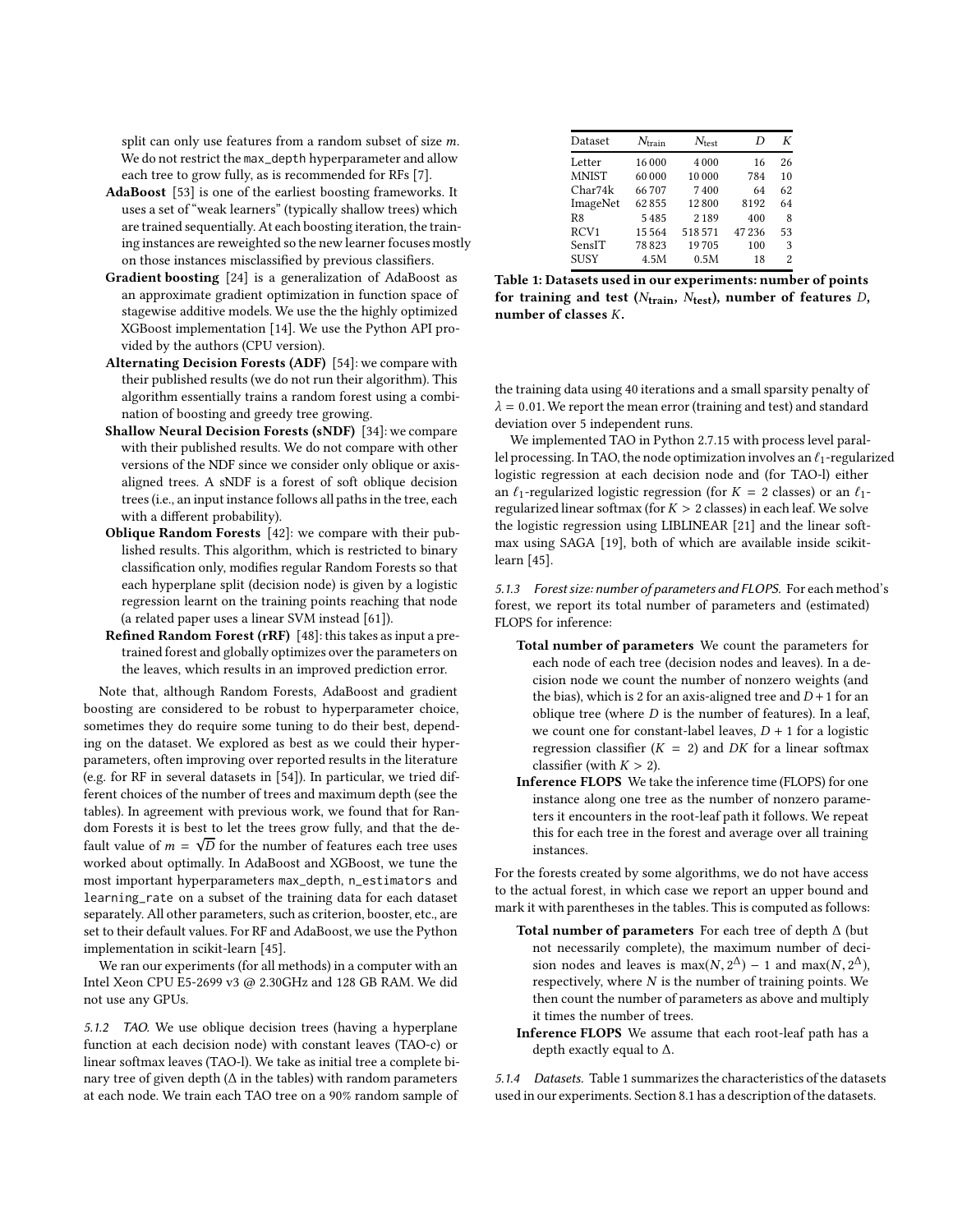### 5.2 Results

Tables [2–](#page-5-0)[6](#page-6-0) show the results (sorted by decreasing test error). We include results with the same method but different forest size  $T$  (number of trees) and (maximum) depth ∆ of each tree. Some results are quoted from published work; we obtained the rest ourselves using existing method implementations. We observe the following.

Our results for AdaBoost, RF and XGBoost are in overall agreement with previous works. Which of them has highest accuracy depends on the dataset, although (with well-set hyperparameters and especially with sufficiently many trees) they generally are close to each other. RFs are simplest to use in terms of hyperparameters and are extremely fast to train. XGBoost (a highly optimized implementation of gradient boosting for trees) takes much longer to train. It also generates forests with many more trees: each iteration (each new additive model) of a gradient boosting forest adds  $K$  trees if there are  $K$  classes [\[24\]](#page-9-6).

Let us now look at TAO. First, consider the case of a single TAO tree ( $T = 1$  in the tables). It is remarkable that, in many cases, a single TAO tree already performs very well compared with state-ofthe-art forest methods, exceeding the accuracy of small forests, particularly if the TAO tree has linear leaves (TAO-l). This is extreme in ImageNet, where a single TAO-l tree beats all AdaBoost, RF and XGBoost forests. This amplifies the experimental findings of [\[13\]](#page-9-8), which showed that TAO could learn constant-label trees of much higher accuracy that traditional tree learning algorithms such as CART. All these results show that TAO is able to find good optima of the tree learning problem, and makes decision trees—long considered as low-accuracy models—serious contenders in terms of accuracy.

Second, consider the case of TAO forests  $(T > 1)$ . TAO trees with constant leaves (TAO-c) already achieve higher accuracy than most forest methods. However, we will focus on TAO trees with linear leaves (TAO-l), which we find always beat TAO-c and use smaller trees. We see that TAO-l has the lowest test error in all datasets, often by a considerable margin over the other forest methods. Also, TAO-l forests have few, shallow trees. TAO-l forests use few trees (up to 30 in all datasets), much less than the other forest methods, which need 100s or 1000s of trees to achieve their best accuracy and yet cannot match the accuracy of TAO-l. TAO-l forests also use shallow trees (depth up to 7 in all datasets), far shallower than the other forest methods, whose depth can exceed 100. This is because such methods use axis-aligned trees which are typically unbalanced and grown very deep. The TAO-l trees are mostly complete but pruning of nodes does occur during TAO training.

Consider now the number of parameters and inference time. Most forest methods use axis-aligned trees, where each decision node thresholds a single input feature, while we use oblique trees in the TAO forests we report. Compared to axis-aligned trees, oblique trees are shallower and their forests require fewer trees. However, each oblique node uses  $D + 1$  parameters (hyperplane weights and bias) while an axis-aligned node uses just 2 (feature index and bias). TAO oblique trees use fewer than  $D + 1$  parameters because we run TAO with a tiny sparsity penalty, which does make a significant number of parameters zero with essentially no error increase. Which type of forest has higher number of parameters and inference time is an empirical question. As shown in the tables, when

we compare the most accurate TAO forests with the most accurate AdaBoost, XGBoost or Random forests, the TAO forests usually have lower number of parameters and FLOPS.

Table [5](#page-6-1) uses a large dataset, SUSY [\[2](#page-8-11)], containing two highly overlapping classes. Here, TAO-c and TAO-l achieve the same accuracy, beating all other forest methods, and achieving an AUC score very close to the best reported in [\[2](#page-8-11)], which used deep neural nets.

Finally, table [6](#page-6-0) compares with the "oblique Random Forest" method of [\[42\]](#page-9-32), which is restricted to binary classification only. It modifies regular RFs so that each hyperplane split (decision node) is given by a logistic regression learnt on the training points reaching that node (a related paper uses a linear SVM instead [\[61\]](#page-9-2)). We ran TAOc on binary classification problems derived from MNIST reported in [\[42](#page-9-32)]; its advantage is clear.

### 5.3 Runtime

Training a TAO oblique tree depends on the tree size, dataset size and number of iterations. To give an idea, using our unoptimized Python implementation<sup>[4](#page-4-1)</sup> in a single CPU of a PC, training a TAO-c tree of depth 8 for 20 iterations on MNIST takes 14 minutes; and training a TAO-c tree of depth 13 and a TAO-l tree of depth 3 for 40 iterations on ImageNet take 409 and 295 minutes, respectively. It is hard to compare runtimes with RF and XGBoost because of the difference in accuracy, but if we consider the most accurate forest of each type, then RF (8.4 minutes on ImageNet) is faster by about an order of magnitude than TAO and XGBoost (493 minutes on ImageNet), which have comparable runtimes. We provide a full comparison of runtimes on ImageNet (see table [4\)](#page-5-1) since it was the most time consuming dataset for most of the methods. Note the TAO trees are independent and can be trained in parallel, or even in a distributed system. They are also more suited to hardware accelerations than axis-aligned trees: since they are oblique, they use vector (rather than scalar) operations that are suited to GPUs; since they have a complete binary structure, they can be stored without pointers in an array as a binary heap [\[15\]](#page-9-39).

# <span id="page-4-0"></span>6 EXPERIMENTS: STUDY OF DIVERSITY MECHANISMS

Accurate forests aim at low bias and low variance [\[36](#page-9-9), [65\]](#page-9-11). We achieve low bias by using deep enough oblique trees and optimizing them well with TAO. We train each tree independently in order to decorrelate them with each other and reduce variance. Multiple mechanisms exist to achieve this, some generic and widely used with CART-style trees and some being specific to TAO trees (such as using different initial trees, number of iterations, tree structures or sparsity penalty). We study them systematically, as well as the TAO hyperparameters, in experiments on two datasets, MNIST and Letter. As we will see, some mechanisms work and some do not, and the reasons have to do with how bias and variance interact. We conclude with a recommendation.

<span id="page-4-1"></span><sup>&</sup>lt;sup>4</sup>We now have a C implementation, which also runs LIBLINEAR with lower accuracy, which is several times faster than the Python code used in this paper.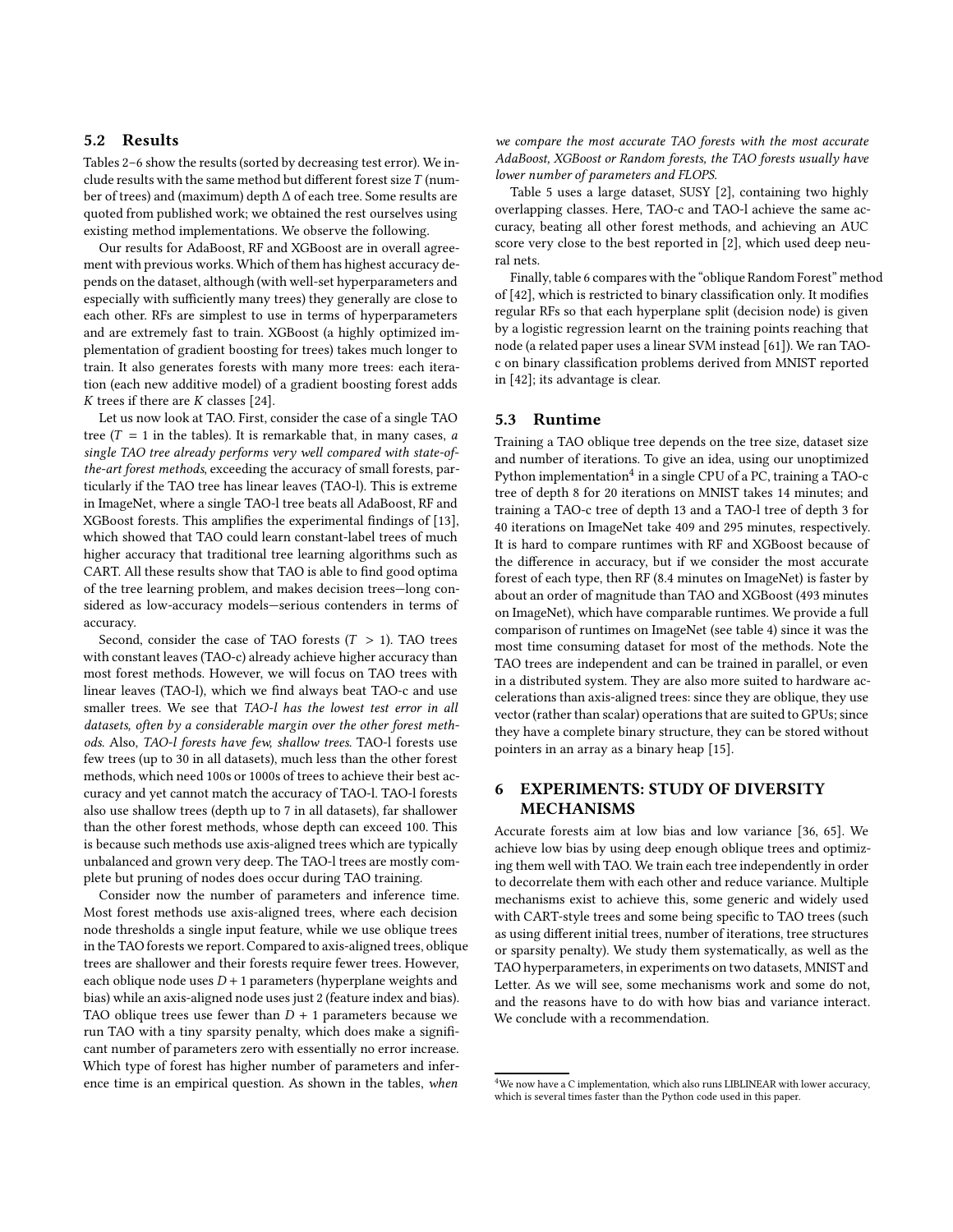<span id="page-5-0"></span>

|                     | Forest         | $E_{\text{test}}(\%)$ | #params. | <b>FLOPS</b> | $\overline{T}$ | Δ              |
|---------------------|----------------|-----------------------|----------|--------------|----------------|----------------|
|                     | CART           | $12.11 \pm 0.04$      | 5957     | (50)         | $\mathbf{1}$   | 50             |
|                     | TAO-c          | $5.25 \pm 0.20$       | 24k      | 1163         | $\mathbf{1}$   | 8              |
|                     | TAO-l          | $5.07 \pm 0.13$       | 16k      | 1194         | $\mathbf{1}$   | 5              |
|                     | AdaBoost       | $4.92 \pm 0.07$       | 63k      | (1000)       | 100            | 10             |
|                     | AdaBoost       | $3.18 \pm 0.05$       | 611k     | (2955)       | 100            | 30             |
|                     | RF             | $3.05 \pm 0.06$       | 1M       | (3482)       | 100            | 46             |
| MNIST (60k.784.10)  | AdaBoost       | $2.96 \pm 0.05$       | 5.9M     | (29k)        | 1k             | 30             |
|                     | RF             | $2.84 \pm 0.06$       | 10M      | (35k)        | 1 <sup>k</sup> | 48             |
|                     | sNDF [34]      | $2.80 + 0.12$         | 22M      | 22M          | 80             | 10             |
|                     | <b>XGBoost</b> | $2.73 \pm 0.00$       | 390k     | (17k)        | 1 <sup>k</sup> | 30             |
|                     | ADF [54]       | $2.71 \pm 0.10$       | (3.6M)   | (2500)       | 100            | 25             |
|                     | TAO-c          | $2.31 \pm 0.08$       | 1.2M     | 52k          | 40             | 8              |
|                     | <b>XGBoost</b> | $2.17 + 0.00$         | 540k     | (57k)        | 10k            | 30             |
|                     | TAO-1          | $2.11 \pm 0.09$       | 469k     | 33k          | 30             | 5              |
|                     | rRF[48]        | $2.05 \pm 0.02$       | (160k)   | (2500)       | 100            | 25             |
|                     | <b>TAO-l</b>   | $2.02 \pm 0.06$       | 475k     | 38k          | 30             | 6              |
|                     | CART           | $13.06 \pm 0.15$      | 2985     | (27)         | 1              | 27             |
|                     | TAO-c          | $9.59 \pm 0.31$       | 9904     | 111          | $\mathbf{1}$   | 11             |
|                     | TAO-1          | $6.60 \pm 0.33$       | 6449     | 192          | $\mathbf{1}$   | 6              |
|                     | <b>XGBoost</b> | $4.40 \pm 0.00$       | 268k     | (33k)        | 2.6k           | 30             |
|                     | <b>XGBoost</b> | $4.00 \pm 0.00$       | 551k     | (124k)       | 26k            | 30             |
| Letter (16k.16.26)  | <b>RF</b>      | $3.77 \pm 0.06$       | 419k     | (2836)       | 100            | 34             |
|                     | ADF [54]       | $3.52 \pm 0.12$       | (960k)   | (2500)       | 100            | 25             |
|                     | RF             | $3.44 \pm 0.09$       | 4.2M     | (28k)        | 1 <sup>k</sup> | 36             |
|                     | AdaBoost       | $3.01 \pm 0.06$       | 271k     | (2 000)      | 100            | 20             |
|                     | rRF[48]        | $2.98 \pm 0.15$       | (180k)   | (2500)       | 100            | 25             |
|                     | sNDF [34]      | $2.92 \pm 0.17$       | 2.4M     | 2.4M         | 70             | 10             |
|                     | TAO-c          | $2.88 \pm 0.09$       | 310k     | 3210         | 30             | 11             |
|                     | AdaBoost       | $2.69 + 0.04$         | 2.7M     | (20k)        | 1k             | 20             |
|                     | <b>TAO-l</b>   | $2.23 \pm 0.09$       | 202k     | 6150         | 30             | 6              |
|                     | <b>TAO-l</b>   | $2.09 + 0.10$         | 276k     | 6310         | 30             | 7              |
|                     | CART           | $32.14 \pm 0.15$      | 20 157   | (55)         | $\mathbf{1}$   | 55             |
|                     | TAO-c          | 23.94±0.37            | 46k      | 432          | $\mathbf{1}$   | 12             |
|                     | TAO-1          | $20.82 \pm 0.31$      | 42k      | 2839         | $\mathbf{1}$   | $\overline{4}$ |
|                     | <b>XGBoost</b> | $18.08 + 0.00$        | 1.7M     | (116k)       | 6.2k           | 50             |
|                     | AdaBoost       | $17.86 \pm 0.15$      | 2.5M     | (5980)       | 100            | 60             |
|                     | <b>RF</b>      | $17.33 \pm 0.14$      | 2.6M     | (5014)       | 100            | 65             |
|                     | <b>XGBoost</b> | $17.04 \pm 0.00$      | 3.3M     | (923k)       | 62k            | 50             |
|                     | AdaBoost       | $16.93 \pm 0.18$      | 25M      | (60k)        | 1 <sup>k</sup> | 60             |
|                     | ADF [54]       | $16.67 \pm 0.21$      | (4M)     | (2500)       | 100            | 25             |
| Char74k (67k.64.62) | RF             | $16.61 \pm 0.14$      | 26M      | (51k)        | 1k             | 65             |
|                     | sNDF [34]      | $16.04 \pm 0.20$      | 59M      | 59M          | 200            | 12             |
|                     | rRF[48]        | $15.40 \pm 0.10$      | (1.1M)   | (2500)       | 100            | 25             |
|                     | TAO-c          | $15.19 \pm 0.18$      | 1.5M     | 13k          | 30             | 12             |
|                     | <b>TAO-l</b>   | $15.00 \pm 0.17$      | 1.4M     | 92k          | 30             | 4              |

Table 2: Comparison on different datasets (MNIST, Letter, Char74k; dataset specs indicated as  $(N, D, K)$  of different forest methods: TAO-c (constant leaves), TAO-l (linear softmax leaves), AdaBoost, XGBoost, Random Forests (RF), Alternating Decision Forest (ADF) [\[54](#page-9-3)] and shallow Neural Decision Forest (sNDF) [\[34](#page-9-30)]. We report the test error  $(\%$ , avg $\pm$ stdev over 5 repeats), number of parameters and FLOPS (numbers in parentheses are estimates), number of trees  $T$  and maximum depth of the forest ∆.

#### 6.1 Training on different samples

Figures [1–](#page-6-2)[2](#page-6-3) show the training and test error of a TAO forest where each tree is trained on a subset of the training set (of size N): either a bootstrap sample (N instances sampled with replacement) or a random sample  $(M < N$  instances sampled without replacement).

|                    | Forest         | $E_{\text{test}}(\%)$ | #params. | <b>FLOPS</b> | T            | Δ              |
|--------------------|----------------|-----------------------|----------|--------------|--------------|----------------|
|                    | CART           | $21.44 \pm 0.18$      | 12571    | (82)         | 1            | 82             |
|                    | TAO-c          | $14.57 \pm 0.09$      | 3 4 8 0  | 307          | $\mathbf{1}$ | 7              |
|                    | <b>TAO-l</b>   | $14.44 \pm 0.08$      | 2325     | 296          | $\mathbf{1}$ | 5              |
|                    | <b>RF</b>      | $13.91 \pm 0.06$      | 1.6M     | (5201)       | 100          | 71             |
|                    | AdaBoost       | $13.83 \pm 0.07$      | 728k     | (5607)       | 100          | 60             |
| SensIT(79k, 100.3) | <b>XGBoost</b> | $13.68 \pm 0.00$      | 1.1M     | (8849)       | 300          | 50             |
|                    | RF             | $13.63 \pm 0.08$      | 16M      | (52k)        | 1k           | 76             |
|                    | AdaBoost       | $13.18 \pm 0.08$      | 7M       | (56k)        | 1k           | 60             |
|                    | <b>XGBoost</b> | $13.14 \pm 0.00$      | 2M       | (66k)        | 3k           | 50             |
|                    | TAO-c          | $12.83 \pm 0.06$      | 422k     | 16k          | 30           | 9              |
|                    | <b>TAO-l</b>   | $12.79 \pm 0.09$      | 309k     | 20k          | 30           | 5              |
|                    | CART           | $17.60 \pm 0.17$      | 731      | (24)         | 1            | 24             |
|                    | TAO-c          | $6.64 \pm 1.04$       | 3272     | 307          | 1            | 7              |
|                    | <b>RF</b>      | $6.16 \pm 0.35$       | 93k      | (1996)       | 100          | 27             |
|                    | AdaBoost       | $5.85 \pm 0.07$       | 61k      | (1906)       | 100          | 20             |
| (5k.400.8)         | <b>RF</b>      | $5.57 \pm 0.56$       | 932k     | (20k)        | 1k           | 27             |
|                    | <b>XGBoost</b> | $5.43 \pm 0.00$       | 44k      | (6048)       | 800          | 30             |
|                    | AdaBoost       | $5.11 \pm 0.09$       | 593k     | (19k)        | 1k           | 20             |
| $\frac{8}{3}$      | <b>XGBoost</b> | $5.01 \pm 0.00$       | 65k      | (12k)        | 8k           | 30             |
|                    | <b>TAO-l</b>   | $4.93 \pm 0.09$       | 825      | 286          | $\mathbf{1}$ | $\overline{c}$ |
|                    | TAO-c          | $3.98 \pm 0.20$       | 66k      | 6913         | 20           | 7              |
|                    | TAO-l          | $3.61 \pm 0.06$       | 22k      | 6380         | 20           | $\overline{2}$ |
|                    | CART           | $29.33 \pm 0.13$      | 3460     | (150)        | 1            | 150            |
|                    | RF             | $19.84 \pm 0.42$      | 1M       | (20k)        | 100          | 233            |
|                    | <b>RF</b>      | $18.78 \pm 0.37$      | 10M      | (0.2M)       | 1k           | 233            |
|                    | TAO-c          | $17.96 \pm 0.03$      | 3.2M     | 37k          | $\mathbf{1}$ | 12             |
|                    | AdaBoost       | $16.81 \pm 0.38$      | 409k     | (9926)       | 100          | 100            |
|                    | AdaBoost       | $15.95 \pm 0.39$      | 4M       | (99k)        | 1k           | 100            |
|                    | TAO-l          | $15.73 \pm 0.21$      | 14k      | 3357         | $\mathbf{1}$ | $\overline{4}$ |
|                    | <b>XGBoost</b> | $14.30 \pm 0.00$      | 244k     | (48k)        | 5.3k         | 30             |
| RCV1 (16k.47k.53)  | <b>XGBoost</b> | $13.84 \pm 0.00$      | 522k     | (151k)       | 53k          | 30             |
|                    | TAO-c          | $13.77 \pm 0.02$      | 84M      | 1.1M         | 30           | 12             |
|                    | <b>TAO-l</b>   | $13.29 \pm 0.03$      | 411k     | 98k          | 30           | $\overline{4}$ |

Table 3: Like table [2](#page-5-0) but for SensIT, R8 and RCV1.

<span id="page-5-1"></span>

| Forest         | $E_{\text{test}}(\%)$ | #params.          | <b>FLOPS</b> | T    | Λ   | Time |
|----------------|-----------------------|-------------------|--------------|------|-----|------|
| AdaBoost       |                       | >24 hours runtime |              | 100  | 50  |      |
| CART           | $44.62 \pm 0.32$      | 19913             | (296)        | 1    | 296 | 10.3 |
| TAO-c          | $14.69 \pm 0.18$      | 3.7M              | 16k          | 1    | 13  | 409  |
| RF             | $13.62 \pm 0.32$      | 2.6M              | (22k)        | 100  | 220 | 2.2  |
| RF             | $12.67 \pm 0.13$      | 13M               | (109k)       | 500  | 218 | 4.2  |
| RF             | $12.51 \pm 0.11$      | 25M               | (224k)       | 1k   | 220 | 8.4  |
| <b>XGBoost</b> | 12.51                 | 596k              | (81k)        | 6.4k | 50  | 417  |
| <b>XGBoost</b> | 11.01                 | 782k              | (124k)       | 32k  | 50  | 453  |
| <b>XGBoost</b> | 10.78                 | 973k              | (180k)       | 64k  | 50  | 493  |
| TAO-l          | $10.77 \pm 0.08$      | 431k              | 431k         | 1    | 1   | 109  |
| TAO-l          | $10.45 \pm 0.19$      | 1.1M              | 254k         | 1    | 3   | 295  |
| TAO-c          | $08.25 \pm 0.11$      | 100M              | 0.5M         | 30   | 13  | 516  |
| TAO-l          | $08.19 \pm 0.13$      | 32M               | 8.0M         | 30   | 3   | 361  |

Table 4: Like table [2](#page-5-0) but for the ImageNet (= a subset of 64 classes of the full ImageNet, using VGG16 features). Additionally, we report the training time of the entire forest in minutes.

We see that the best test accuracy occurs if using  $M \approx 90\%$  samples (although the optimal size will depend on the dataset), which is generally quite better than with a bootstrap sample, and also faster to train (since the samples are smaller). However, the bootstrap is a simple, parameterless choice, and likely more useful with small training sets.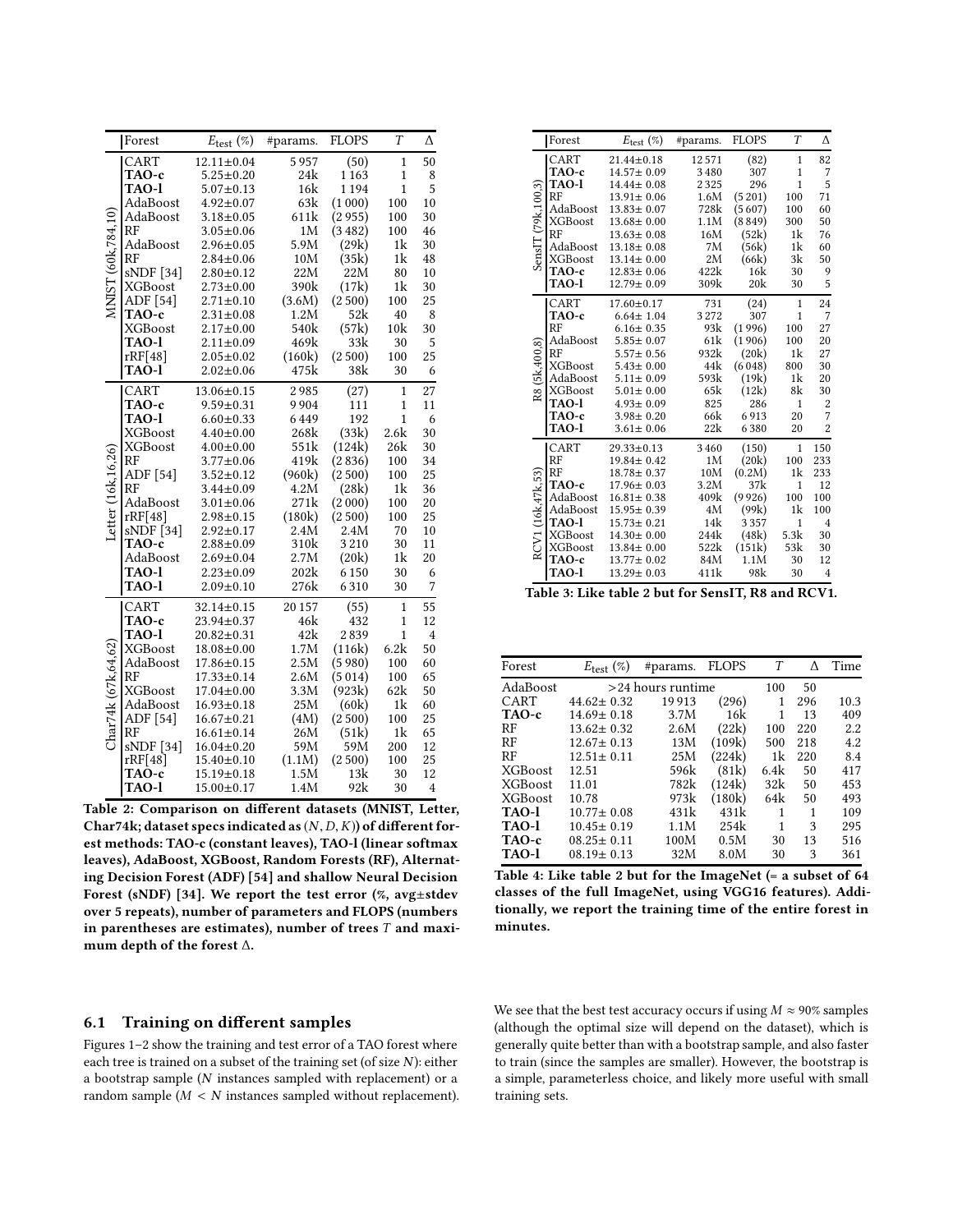<span id="page-6-1"></span>

| Forest         | AUC    | $E_{\text{test}}(\%)$ | #params. FLOPS |         |     |   |  |
|----------------|--------|-----------------------|----------------|---------|-----|---|--|
| AdaBoost       |        | 21.14                 | 150k           | (4000)  | 500 | 8 |  |
| RF             | 0.8584 | 20.97                 | 252k           | (4000)  | 500 | 8 |  |
| BDT[2]         | 0.8630 |                       |                |         |     |   |  |
| <b>XGBoost</b> | 0.8717 | 19.71                 | 221k           | (4000)  | 500 | 8 |  |
| TAO-c          |        | 19.65                 | 128k           | 4 1 0 1 | 30  | 8 |  |
| TAO-l          | 0.8744 | 19.64                 | 34k            | 3210    | 30  | 6 |  |
| $sNN$ [2]      | 0.8750 |                       |                |         |     |   |  |
| $dNN$ [2]      | 0.8790 |                       |                |         |     |   |  |

Table 5: Like table [2](#page-5-0) but for SUSY ( $N=4.5M$ ,  $D=18$ ,  $K=2$ ). We also report the AUC score for those methods that output class probabilities. The results of boosted decision trees (BDT) and shallow/deep neural nets (sNN/dNN) are from [\[2\]](#page-8-11). Both sNN and dNN are multilayer perceptrons with tanh activation; sNN has a single hidden layer with up to 10k units and dNN has up to 6 hidden layers and up to 500 units each.

<span id="page-6-0"></span>

| MNIST classes SVM kNN AdaBoost RF oRF TAO-c                         |     |                   |                   |                                 |                   |
|---------------------------------------------------------------------|-----|-------------------|-------------------|---------------------------------|-------------------|
| digit-2 vs digit-4 1.3<br>digit-3 vs digit-8 2.3<br>even vs odd 7.4 | 7.4 | 0.4<br>3.6<br>7.2 | 2.4<br>3.1<br>9.1 | $1.7$ 1.5<br>3.2 4.3<br>7.8 9.8 | 0.5<br>0.8<br>1.5 |

Table 6: Comparison (test error) on MNIST binary classification tasks of TAO, oblique Random Forest (oRF) [\[42\]](#page-9-32) and other methods (taken from [\[42\]](#page-9-32)). For TAO we report mean test error on 10-fold cross-validation, as in [\[42](#page-9-32)]. AdaBoost, RF and oRF use  $T = 300$  fully grown trees and TAO uses  $T =$ 30 trees of depth  $\Delta = 5$ .

# 6.2 Training using a different initial tree

Figures [1](#page-6-2)[–2](#page-6-3) also show the effect of having the initial tree parameters (the hyperplane weights and bias) be random (the structure is the same for all trees: complete of depth ∆). Clearly, using different random parameters for each tree is better than using the same for each tree. This makes intuitive sense in that different initial trees will likely give rise to different local optima and further increase diversity beyond the use of different samples.

#### 6.3 Training on different feature subsets

Table [7](#page-7-0) shows the training and test accuracy if training each tree on a random subset of input features (without replacement). We see that the best accuracy in both training and test occurs if using all features and decreases the fewer features are used (whether picked locally at each node or globally at each tree). This is in stark contrast to what happens with trees in the Random Subspace [\[29\]](#page-9-40), Random Forest [\[7](#page-8-3)] and Extremely Randomized Trees [\[25\]](#page-9-29) methods, which greatly benefit from using a quite small subset of features for each tree ( $\sqrt{\overline{D}}$  in RF by default). We believe the reason is the TAO optimization, which will achieve a more accurate tree (lower bias) if using all features, even if this may decrease diversity somewhat. CART works very differently: by partitioning the input space ever more finely, it can always achieve low training error even if not using all features, and indeed RF grows trees fully without pruning (although each individual tree is very deep and grossly overfits).

A related diversity mechanism is to train each tree on a random rotation of the features [\[49\]](#page-9-41). However, this is ineffective with

<span id="page-6-2"></span>

Figure 1: Diversity mechanism (MNIST): training each of the T trees on a bootstrapped (dashed horizontal lines) or random data subset (solid lines, with size given by the X axis as a percentage of the total training set). All trees are complete of depth 8 and their initial parameters are random. The T trees in the forest use the same initial random tree (top) or each uses a different initial random tree (bottom).

<span id="page-6-3"></span>

Figure 2: Like fig. [1](#page-6-2) but for Letter dataset. All trees have depth 11.

oblique trees because we can absorb the rotation, or indeed any linear transformation, in each decision node hyperplane.

# 6.4 Number of TAO iterations: interaction with tree depth and number of trees

Figures [3](#page-7-1)[–4](#page-7-2) explore the interaction of the number of TAO iterations I that are run to train each tree and the two forest hyperparameters: tree depth ∆ (the same for each tree, which is complete) and number of trees  $T$ . The results make sense. More iterations monotonically decrease the training error but eventually increase the test error, indicating overfitting (for a model of constant size). The fewer the trees, the fewer TAO iterations are needed for overfitting to occur. This clearly shows the effectiveness of TAO's optimization and its strong benefit in reducing bias.

While some papers (e.g. [\[7\]](#page-8-3)) originally claimed that Random Forests or boosting do not overfit as a function of the number of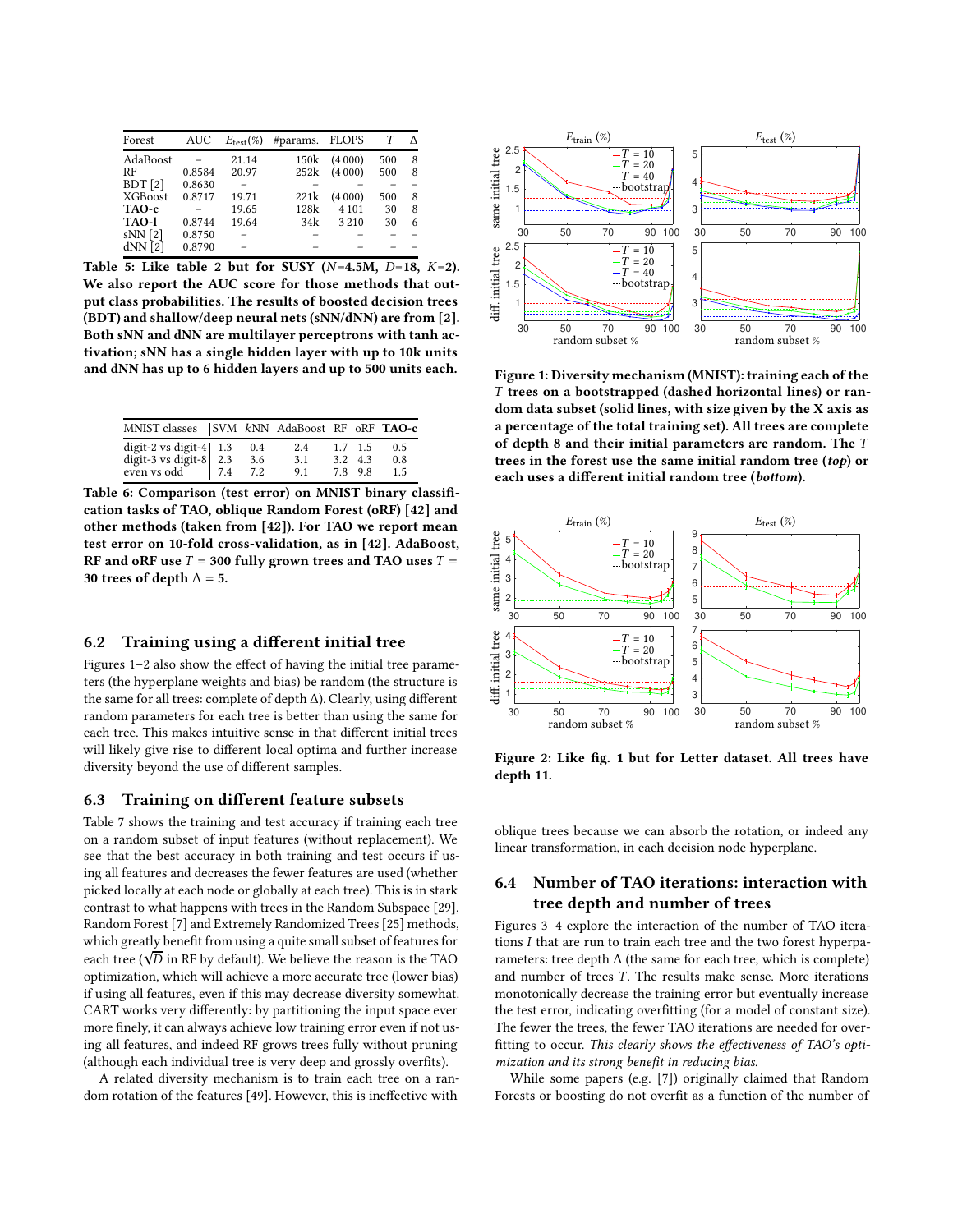<span id="page-7-0"></span>

|        | Size $m = D^{\alpha}$ of<br>feature subset                                                  | $T=10$<br>$E_{\text{train}}(\%) E_{\text{test}}$ |                                       | $T=20$                                | $E_{\text{train}}(\%) E_{\text{test}}$ |  |
|--------|---------------------------------------------------------------------------------------------|--------------------------------------------------|---------------------------------------|---------------------------------------|----------------------------------------|--|
|        | $\alpha = 1$ (all features)                                                                 | 0.99                                             | 3.16                                  | 0.77                                  | 2.79                                   |  |
| Local  | $\alpha = 9/10$<br>$\alpha = 8/10$<br>$\alpha = 7/10$<br>$\alpha = 6/10$<br>$\alpha=5/10$   | 1.26<br>1.90<br>2.88<br>4.47<br>6.76             | 3.18<br>3.57<br>4.02<br>5.32<br>7.52  | 1.10<br>1.51<br>2.51<br>3.78<br>5.50  | 2.81<br>3.03<br>3.86<br>4.48<br>5.95   |  |
| Global | $\alpha = 9/10$<br>$\alpha = 8/10$<br>$\alpha = 7/10$<br>$\alpha = 6/10$<br>$\alpha = 5/10$ | 1.24<br>1.98<br>4.19<br>5.11<br>12.17            | 3.20<br>3.63<br>4.65<br>6.13<br>13.41 | 1.11<br>1.63<br>3.88<br>5.01<br>11.79 | 2.88<br>3.18<br>4.21<br>5.68<br>7.73   |  |

Table 7: Diversity mechanism (MNIST): training each of the T trees on a different, random feature subset of size  $m = D^{\alpha}$ where  $D$  is the total number of features. "Local" means each node picks m features at random, "global" means each tree picks m features at random, the same for each node. All trees are complete of depth 8 and their initial parameters are random.

trees, in fact they do, as argued in [\[28](#page-9-0), sec. 15.3.4]. This is to be expected as the number of parameters grows. What happens is that overfitting enters very slowly because the trees are poorly optimized, and this produces huge forests. It would be better to achieve forests of the same accuracy but which overfit much faster, so we need fewer trees. This is exactly what happens with TAO forests.

Fig. [5](#page-8-12) compares TAO, RF and XGBoost as a function of the number of trees  $T$ . All of them reduce both training and test error as  $T$ increases; RF and XGBoost even reach zero training error because their trees are so deep. In contrast, TAO uses shallower trees that do not reach zero training error but greatly lower the test error, even with just 10 trees.

### 6.5 Ensembling the regularization path

The regularization path over the  $\ell_1$  sparsity hyperparameter  $\lambda \in$  $(0, \infty)$  in eq. [\(1\)](#page-1-3) provides a way to generate a collection of diverse trees spanning a range of depths and number of nodes: from a complete tree of depth  $\Delta$  for  $\lambda = 0$  to a single-node tree for large enough λ. Hence, we considered ensembling trees, each for a different  $λ$ value.

Table [8](#page-8-13) shows that, while the forest-over- $\lambda$  improves significantly over the best single tree, it does quite worse compared to training on bootstrap samples. Two possible reasons are that many of the trees are small and the bias increases, and that many trees share subtrees, which reduces diversity.

#### 6.6 Random tree structures

Since TAO uses a given tree structure, this provides another source of diversity: rather than using the same structure for each tree (complete of depth ∆), we can generate a random structure for each tree (and initialize its parameters randomly). The number of tree structures grows faster than exponentially with either the tree depth or number of nodes, which provides considerable potential for diversity among the trained trees. We considered a simple distribution over structures (see section [8.2\)](#page-10-1), where all tree levels are

<span id="page-7-1"></span>

Figure 3: Training (column 1) and test error (column 2) on MNIST for TAO forests as a function of 3 factors: tree depth ∆, number of TAO iterations *I* and number of trees *T*. Each row fixes one factor and varies the other two.

<span id="page-7-2"></span>

Figure 4: Like fig. [3](#page-7-1) but for Letter dataset.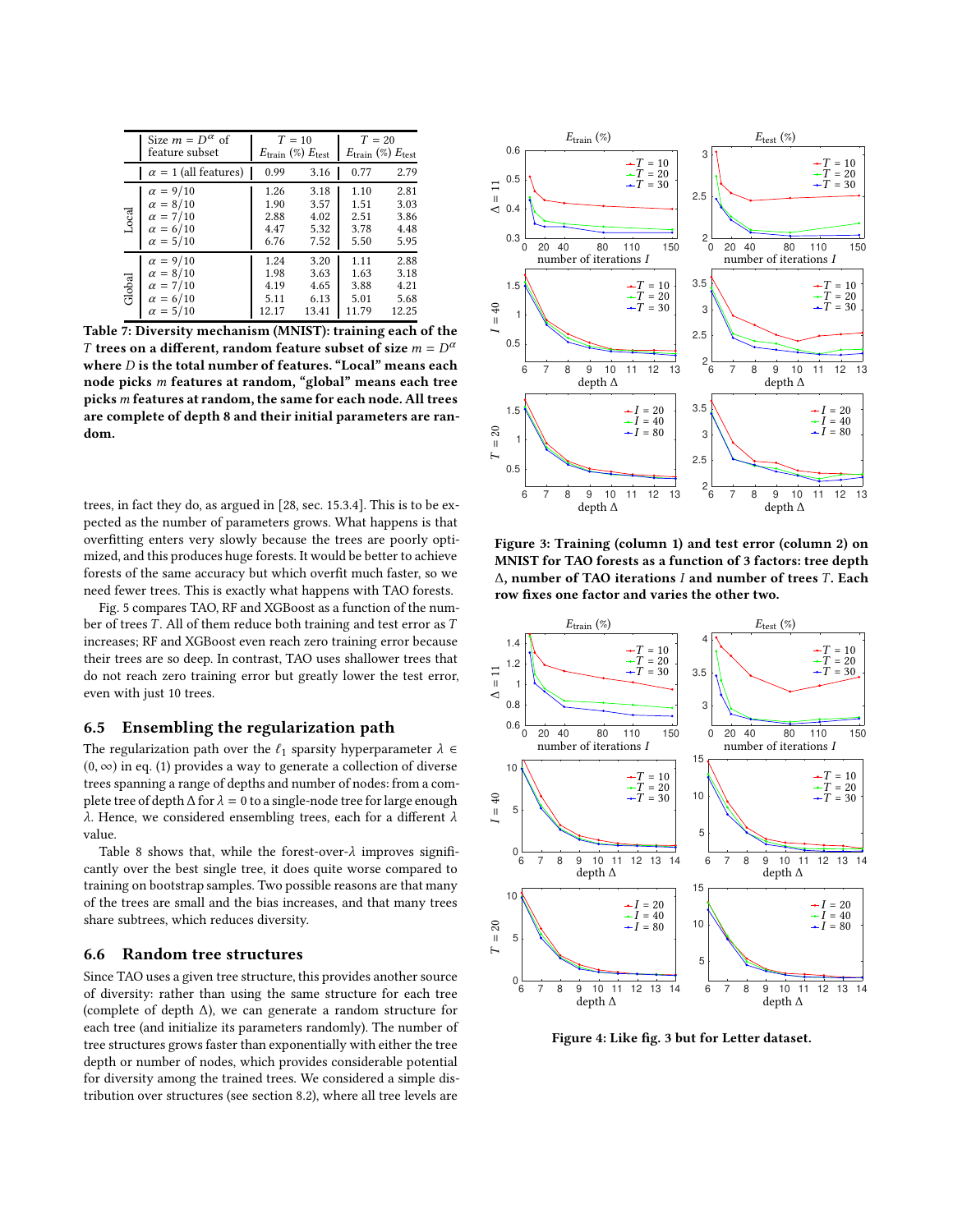<span id="page-8-12"></span>

Figure 5: Training (column 1) and test error (column 2) on MNIST (row 1) and Letter (row 2) for TAO forests (80 iterations, tree depth 11), and XGBoost and Random Forests (tree depth 25) as a function of the number of trees  $T$ .

<span id="page-8-13"></span>

| Method                                                                           |              | $T=10$<br>$E_{\text{train}}$ (%) $E_{\text{test}}$ $E_{\text{train}}$ (%) $E_{\text{test}}$ | $T=20$                    |                      |
|----------------------------------------------------------------------------------|--------------|---------------------------------------------------------------------------------------------|---------------------------|----------------------|
| forest-over- $\lambda$<br>best tree in regul. path $\,$   2.49 $\,$<br>bootstrap | 1.15<br>0.99 | 4.94<br>3.16                                                                                | 3.71 0.89<br>2.44<br>0.77 | 3.50<br>4.84<br>2.79 |

Table 8: Diversity mechanism (MNIST): forest-over- $\lambda$  (row 1), consisting of a forest of  $T$  trees, from a regularization path using T values  $\lambda \in [0.002, 200]$  (uniformly spaced in log scale). For reference, we show the error of the best tree in the path (row 2) and the error with bootstrap sampling (row 3, from fig. [1\)](#page-6-2).

complete up to depth  $\Delta_1$ , and then we split nodes recursively with probability  $p$  and up to a maximum depth  $\Delta_2$ . Table [9](#page-8-14) shows that this can indeed improve the accuracy over using same-structure trees (with the same number of nodes, for fairness). However, the improvement seems marginal, and is probably not worth the effort. That said, our exploration of structure distributions is limited, and there may be better ones.

### 6.7 Discussion and recommendation

The previous considerations and experiments suggest that, roughly speaking, the most accurate TAO forests may be achieved by, most importantly, reducing bias, to capitalize on TAO's optimization ability. Hence, we use all input features, and the largest forest (T trees of depth  $\Delta$ ) and number of iterations *I* possible computationally, unless overfitting is observed. Also, we use a small sparsity penalty  $\lambda = 0.01$ , which helps to remove unnecessary features with essen-tially no error increase<sup>[5](#page-8-15)</sup>. We diversify the trees by training them independently on random (or bootstrap) samples and random initial trees (complete of depth ∆ but with random parameters). This is what we used in section [5.](#page-2-0)

<span id="page-8-15"></span>

<span id="page-8-14"></span>

| $\Delta_1 \backslash \Delta_2$ | 8    | 9    | 10   | 11   | 12   | 13   | 14   |
|--------------------------------|------|------|------|------|------|------|------|
| 2                              |      | 2.41 | 2.43 | 2.45 | 2.48 | 2.56 | 2.79 |
| 3                              |      | 2.38 | 2.42 | 2.47 | 2.48 | 2.52 | 2.68 |
| 4                              |      | 2.37 | 2.40 | 2.37 | 2.41 | 2.47 | 2.46 |
| 5                              |      | 2.31 | 2.40 | 2.31 | 2.39 | 2.43 | 2.51 |
| 6                              |      | 2.35 | 2.41 | 2.36 | 2.39 | 2.42 | 2.47 |
| 7                              |      | 2.40 | 2.37 | 2.36 | 2.34 | 2.40 | 2.34 |
| 8                              | 2.37 |      |      |      |      |      |      |
|                                |      |      |      |      |      |      |      |

Table 9: Diversity mechanism (MNIST): random tree structures (using  $T = 100$  trees and 40 TAO iterations). An entry at  $(\Delta_1, \Delta_2)$  gives the test error (%) of a forest whose tree structures are complete up to depth  $\Delta_1$  and contain more nodes at random up to a depth  $\Delta_2$ ; these nodes split with a probability  $p$ , chosen so that the total number of nodes in the tree is 511 on average. The baseline is the entry at (8,8), which is a complete binary tree of depth 8. Entries with lower or equal error are boldfaced.

### 7 CONCLUSION

Random Forests (closely followed by AdaBoost and gradient boosting) have long been considered the best off-the-shelf classifiers, due to their ease of use and high accuracy. However, these methods rely on heuristic tree learning algorithms such as CART. We show that, by using the recently proposed TAO algorithm to learn each tree instead of CART, and by ensembling trees trained on bootstrapped or random data samples, we obtain smaller forests with consistent, significant improvements in accuracy. This is a remarkable result in that 1) it has immediate practical application in statistics, machine learning, computer vision and other areas, and 2) it opens new research directions in ensemble learning based on better tree optimization. The improvement of TAO is not restricted to classification with bagged trees: we have determined that TAO also improves consistently in regression forests [\[63\]](#page-9-42) and with boosting instead of bagging (submitted).

#### REFERENCES

- <span id="page-8-2"></span>[1] Yali Amit and Donald Geman. 1997. Shape Quantization and Recognition with Randomized Trees. Neural Computation 9, 7 (Oct. 1997), 1545–1588.
- <span id="page-8-11"></span>[2] Pierre Baldi, Peter Sadowski, and Daniel Whiteson. 2014. Searching for Exotic Particles in High-Energy Physics with Deep Learning. Nature Communications 5 (2014), 4308.
- <span id="page-8-7"></span>[3] Kristin P. Bennett. 1992. Decision Tree Construction via Linear Programming. In Proc. 4th Midwest Artificial Intelligence and Cognitive Sience Society Conference. 97–101.
- <span id="page-8-8"></span>[4] Kristin P. Bennett, Donghui Wu, and Leonardo Auslender. 1999. On Support Vector Decision Trees for Database Marketing. In Int. J. Conf. Neural Networks (IJCNN'99). Washington, DC, 904–909.
- <span id="page-8-10"></span>[5] Gérard Biau and Erwan Scornet. 2016. A Random Forest Guided Tour. TEST 25, 2 (June 2016), 197–227 (with comments, pp. 228–268).
- <span id="page-8-6"></span>[6] Christopher M. Bishop. 2006. Pattern Recognition and Machine Learning. Springer-Verlag, Berlin.
- <span id="page-8-3"></span>[7] Leo Breiman. 2001. Random Forests. Machine Learning 45, 1 (Oct. 2001), 5–32.
- <span id="page-8-0"></span>Leo J. Breiman. 1998. Arcing Classifiers. Annals of Statistics 26, 3 (June 1998), 801–824 (with comments, pp. 824–849).
- <span id="page-8-4"></span>Leo J. Breiman, Jerome H. Friedman, R. A. Olshen, and Charles J. Stone. 1984. Classification and Regression Trees. Wadsworth, Belmont, Calif.
- <span id="page-8-9"></span>[10] Donald E. Brown, Clarence Louis Pittard, and Han Park. 1996. Classification Trees with Optimal Multivariate Decision Nodes. Pattern Recognition Letters 17, 7 (June 10 1996), 699–703.
- <span id="page-8-1"></span>[11] Peter Bühlmann and Sara van de Geer. 2011. Statistics for High-Dimensional Data. Springer-Verlag.
- <span id="page-8-5"></span>[12] Miguel Á. Carreira-Perpiñán. 2020. The Tree Alternating Optimization (TAO) Algorithm: A New Way To Learn Decision Trees and Tree-Based Models. (2020).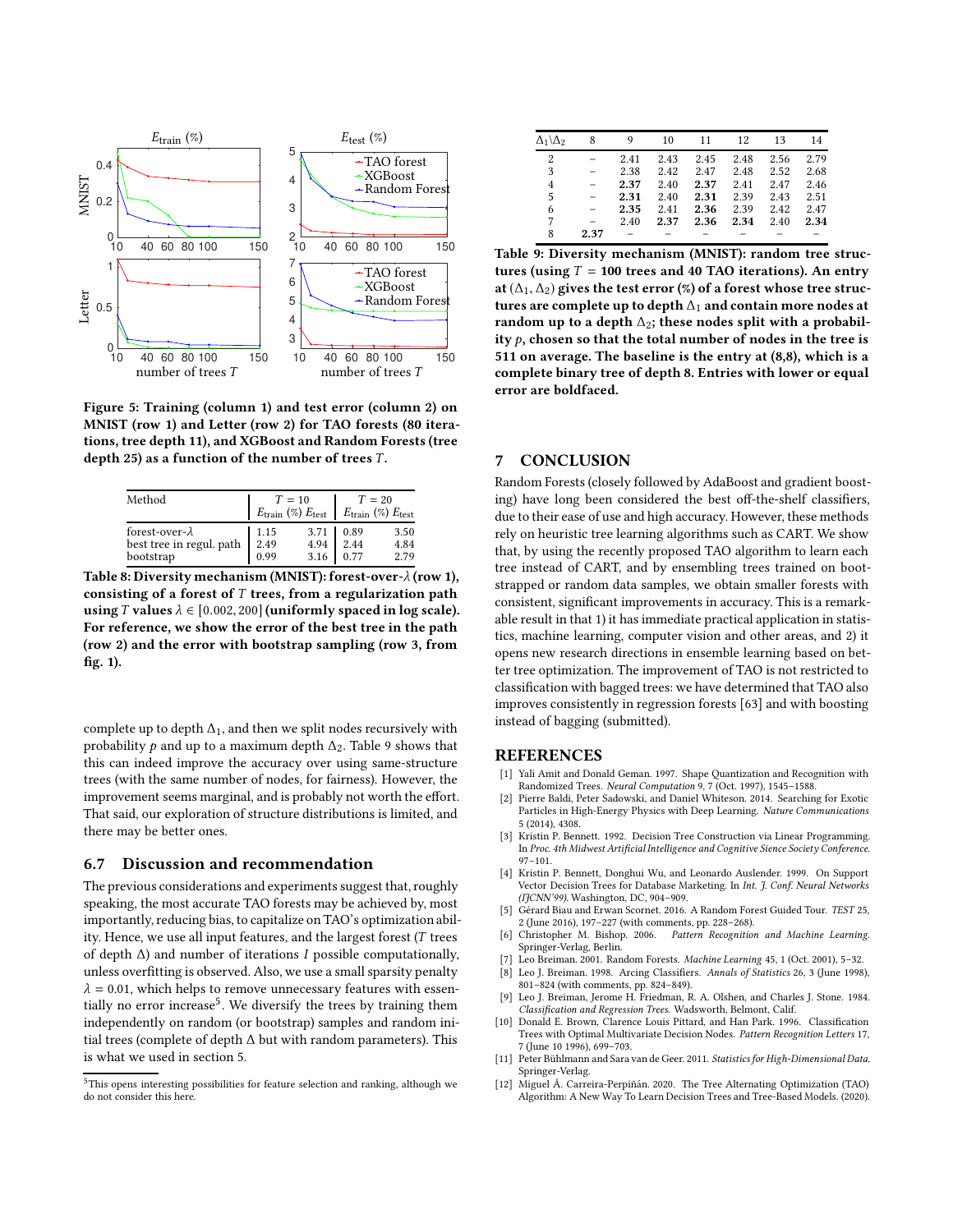arXiv.

- <span id="page-9-8"></span>[13] Miguel Á. Carreira-Perpiñán and Pooya Tavallali. 2018. Alternating Optimization of Decision Trees, with Application to Learning Sparse Oblique Trees. In Advances in Neural Information Processing Systems (NEURIPS), S. Bengio, H. Wallach, H. Larochelle, K. Grauman, N. Cesa-Bianchi, and R. Garnett (Eds.), Vol. 31. MIT Press, Cambridge, MA, 1211–1221.
- <span id="page-9-10"></span>[14] Tianqi Chen and Carlos Guestrin. 2016. XGBoost: A Scalable Tree Boosting System. In Proc. of the 22nd ACM SIGKDD Int. Conf. Knowledge Discovery and Data Mining (SIGKDD 2016). San Francisco, CA, 785–794.
- <span id="page-9-39"></span>[15] Thomas H. Cormen, Charles E. Leiserson, Ronald L. Rivest, and Clifford Stein. 2009. Introduction to Algorithms (third ed.). MIT Press, Cambridge, MA.
- <span id="page-9-5"></span>[16] Antonio Criminisi and Jamie Shotton. 2013. Decision Forests for Computer Vision and Medical Image Analysis. Springer-Verlag.
- <span id="page-9-1"></span>[17] Antonio Criminisi, Jamie Shotton, and Ender Konukoglu. 2012. Decision Forests: A Unified Framework for Classification, Regression, Density Estimation, Manifold Learning and Semi-Supervised Learning. Foundations and Trends in Computer Graphics and Vision 7, 2–3 (2012), 81–227.
- <span id="page-9-45"></span>[18] Teófilo E. de Campos, Bodla Rakesh Babu, and Manik Varma. 2009. Character Recognition in Natural Images. In Proc. Int. Conf. Computer Vision Theory and Applications (VISAPP 2009). Lisbon, Portugal, 273–280.
- <span id="page-9-38"></span>[19] Aaron Defazio, Francis R. Bach, and Simon Lacoste-Julien. 2014. SAGA: A Fast Incremental Gradient Method with Support for Non-Strongly Convex Composite Objectives. In Advances in Neural Information Processing Systems (NIPS), Z. Ghahramani, M. Welling, C. Cortes, N. D. Lawrence, and K. Q. Weinberger (Eds.), Vol. 27. MIT Press, Cambridge, MA, 1646–1654.
- <span id="page-9-47"></span>[20] Jia Deng, Wei Dong, Richard Socher, Li-Jia Li, Kai Li, and Li Fei-Fei. 2009. ImageNet: A Large-Scale Hierarchical Image Database. In Proc. of the 2009 IEEE Computer Society Conf. Computer Vision and Pattern Recognition (CVPR'09). Miami, FL, 248–255.
- <span id="page-9-35"></span>[21] Rong-En Fan, Kai-Wei Chang, Cho-Jui Hsieh, Xiang-Rui Wang, and Chih-Jen Lin. 2008. LIBLINEAR: A Library for Large Linear Classification. J. Machine Learning Research 9 (Aug. 2008), 1871–1874.
- <span id="page-9-31"></span>[22] Eibe Frank and Stefan Kramer. 2004. Ensembles of Nested Dichotomies for Multi-Class Problems. In Proc. of the 21st Int. Conf. Machine Learning (ICML'04). Banff, Canada, 305–312.
- <span id="page-9-24"></span>[23] Jerome H. Friedman. 1977. A Recursive Partitioning Decision Rule for Nonparametric Classification. IEEE Trans. Computers 26, 4 (April 1977), 404–408.
- <span id="page-9-6"></span>[24] Jerome H. Friedman. 2001. Greedy Function Approximation: A Gradient Boosting Machine. Annals of Statistics 29, 5 (2001), 1189–1232.
- <span id="page-9-29"></span>[25] Pierre Geurts, Damien Ernst, and Louis Wehenkel. 2006. Extremely Randomized Trees. Machine Learning 63, 1 (April 2006), 3–42.
- <span id="page-9-12"></span>[26] Thomas Hancock, Tao Jiang, Ming Li, and John Tromp. 1996. Lower Bounds on Learning Decision Lists and Trees. Information and Computation 126, 2 (May 1 1996), 114–122.
- <span id="page-9-33"></span>[27] Trevor Hastie, Robert Tibshirani, and Martin Wainwright. 2015. Statistical Learning with Sparsity: The Lasso and Generalizations. Chapman & Hall/CRC.
- <span id="page-9-0"></span>[28] Trevor J. Hastie, Robert J. Tibshirani, and Jerome H. Friedman. 2009. The Elements of Statistical Learning—Data Mining, Inference and Prediction (second ed.). Springer-Verlag.
- <span id="page-9-40"></span>[29] Tin Kam Ho. 1998. The Random Subspace Method for Constructing Decision Forests. IEEE Trans. Pattern Analysis and Machine Intelligence 20, 8 (Aug. 1998), 832–844.
- <span id="page-9-34"></span>[30] K.-U. Hoffgen, H. U. Simon, and K. S. Vanhorn. 1995. Robust Trainability of Single Neurons. J. Computer and System Sciences 50, 1 (Feb. 1995), 114–125.
- <span id="page-9-13"></span>[31] Laurent Hyafil and Ronald L. Rivest. 1976. Constructing Optimal Binary Decision Trees Is NP-Complete. Inform. Process. Lett. 5, 1 (May 1976), 15-17.
- <span id="page-9-51"></span>[32] Donald E. Knuth. 1997. The Art of Computer Programming Vol. 1: Fundamental Algorithms (third ed.). Addison-Wesley, Reading, MA.
- <span id="page-9-52"></span>[33] Donald E. Knuth. 2011. The Art of Computer Programming Vol. 4A: Combinatorial Algorithms, Part 1. Addison-Wesley.
- <span id="page-9-30"></span>[34] Peter Kontschieder, Madalina Fiterau, Antonio Criminisi, and Samuel Rota Buló. 2015. Deep Neural Decision Forests. In Proc. 15th Int. Conf. Computer Vision (ICCV'15). Santiago, Chile, 1467–1475.
- <span id="page-9-20"></span>[35] Max Kuhn, Steve Weston, Mark Culp, Nathan Coulter, and Ross Quinlan. 2018. C50: C5.0 Decision Trees and Rule-Based Models. R package version 0.1.2. Available online at [https://cran.r-project.org/package=C50.](https://cran.r-project.org/package=C50)
- <span id="page-9-9"></span>[36] Ludmila I. Kuncheva. 2014. Combining Pattern Classifiers: Methods and Algorithms (second ed.). John Wiley & Sons.
- <span id="page-9-44"></span>[37] Yann LeCun, Léon Bottou, Yoshua Bengio, and Patrick Haffner. 1998. Gradient-Based Learning Applied to Document Recognition. Proc. IEEE 86, 11 (Nov. 1998), 2278–2324.
- <span id="page-9-50"></span>[38] David D. Lewis, Yiming Yang, Tony G. Rose, and Fan Li. 2004. RCV1: A New Benchmark Collection for Text Categorization Research. J. Machine Learning Research 5 (April 2004), 361–397.<br>[39] M. Lichman. 2013.
- <span id="page-9-43"></span>UCI Machine Learning Repository. [http://archive.ics.uci.edu/ml.](http://archive.ics.uci.edu/ml)
- <span id="page-9-15"></span>[40] Wei-Yin Loh. 2014. Fifty Years of Classification and Regression Trees. International Statistical Review 82, 3 (Dec. 2014), 329–348 (with discussion, pp. 349–370).
- <span id="page-9-25"></span>[41] Wei-Yin Loh and Nunta Vanichsetakul. 1988. Tree-Structured Classification via Generalized Discriminant Analysis. J. Amer. Stat. Assoc. 83, 403 (Sept. 1988), 715–725.
- <span id="page-9-32"></span>[42] Bjoern H. Menze, B. Michael Kelm, Daniel N. Splitthoff, Ullrich Koethe, and Fred A. Hamprecht. 2000. On Oblique Random Forests. In Proc. of the 11st European Conf. Machine Learning (ECML–00), Ramon López de Mántaras and Enric Plaza (Eds.). Barcelona, Spain, 453–469.
- <span id="page-9-23"></span><span id="page-9-14"></span>[43] Kevin P. Murphy. 2012. Machine Learning: A Probabilistic Perspective. MIT Press. [44] S. K. Murthy, S. Kasif, and S. Salzberg. 1994. A System for Induction of Oblique Decision Trees. J. Artificial Intelligence Research 2 (1994), 1–32.
- <span id="page-9-21"></span>[45] Fabian Pedregosa, Gaël Varoquaux, Alexandre Gramfort, Vincent Michel, Bertrand Thirion, Olivier Grisel, Mathieu Blondel, Peter Prettenhofer, Ron Weiss, Vincent Dubourg, Jake Vanderplas, Alexandre Passos, David Cournapeau, Matthieu Brucher, Matthieu Perrot, and Édouard Duchesnay. 2011. Scikit-learn: Machine Learning in Python. J. Machine Learning Research 12 (Oct. 2011), 2825– 2830. Available online at [https://scikit-learn.org.](https://scikit-learn.org)
- <span id="page-9-16"></span>[46] J. Ross Quinlan. 1986. Induction of Decision Trees. Machine Learning 1, 1 (1986), 81–106.
- <span id="page-9-17"></span>[47] J. Ross Quinlan. 1993. C4.5: Programs for Machine Learning. Morgan Kaufmann.
- <span id="page-9-37"></span>[48] Shaoqing Ren, Xudong Cao, Yichen Wei, and Jian Sun. 2015. Global Refinement of Random Forest. In Proc. of the 2015 IEEE Computer Society Conf. Computer Vision and Pattern Recognition (CVPR'15). Boston, MA, 723–730.
- <span id="page-9-41"></span>[49] Juan J. Rodríguez, Ludmila I. Kuncheva, and Carlos J. Alonso. 2006. Rotation Forest: A New Classifier Ensemble Method. IEEE Trans. Pattern Analysis and Machine Intelligence 28, 10 (Oct. 2006), 1619–1630.
- <span id="page-9-18"></span>[50] Lior Rokach and Oded Maimon. 2005. Top-Down Induction of Decision Trees Classifiers—A Survey. IEEE Trans. Systems, Man, and Cybernetics Part C— Applications and Reviews 35, 4 (Nov. 2005), 476–487.
- <span id="page-9-19"></span>[51] Lior Rokach and Oded Maimon. 2007. Data Mining With Decision Trees. Theory and Applications. Number 69 in Series in Machine Perception and Artificial Intelligence. World Scientific.
- <span id="page-9-27"></span>[52] Ananth Sankar and Richard J. Mammone. 1993. Growing and Pruning Neural Tree Networks. j-ieee-tc 42, 3 (March 1993), 291–299.
- <span id="page-9-7"></span>[53] Robert E. Schapire and Yoav Freund. 2012. Boosting. Foundations and Algorithms. MIT Press.
- <span id="page-9-3"></span>[54] Samuel Schulter, Paul Wohlhart, Christian Leistner, Amir Saffari, Peter M. Roth, and Horst Bischof. 2013. Alternating Decision Forests. In Proc. of the 2013 IEEE Computer Society Conf. Computer Vision and Pattern Recognition (CVPR'13). Portland, OR, 508–515.
- <span id="page-9-48"></span>[55] Karen Simonyan and Andrew Zisserman. 2015. Very Deep Convolutional Networks for Large-Scale Image Recognition. In Proc. of the 3rd Int. Conf. Learning Representations (ICLR 2015). San Diego, CA.
- <span id="page-9-22"></span>[56] Terry Therneau, Beth Atkinson, and Brian Ripley. 2019. rpart: Recursive Partitioning and Regression Trees. R package version 4.1-15. Available online at [https://cran.r-project.org/package=rpart.](https://cran.r-project.org/package=rpart)
- <span id="page-9-28"></span>Alfred Kar Yin Truong. 2009. Fast Growing and Interpretable Oblique Trees via Logistic Regression Models. Ph.D. Dissertation. University of Oxford.
- <span id="page-9-26"></span>[58] Paul E. Utgoff. 1989. Perceptron Trees: A Case Study in Hybrid Concept Representations. Connection Science 1, 4 (1989), 377-391.
- <span id="page-9-4"></span>[59] Paul Viola and Michael J. Jones. 2004. Robust Real-Time Face Detection. Int. J. Computer Vision 57, 2 (May 2004), 137–154.
- <span id="page-9-49"></span>[60] Radim Řehůřek and Petr Sojka. 2010. Software Framework for Topic Modelling with Large Corpora. In Proc. LREC 2010 Workshop on New Challenges for NLP Frameworks. Valletta, Malta, 45–50.
- <span id="page-9-2"></span>[61] Le Zhang, Jagannadan Varadarajan, Ponnuthurai Nagaratnam Suganthan, Narendra Ahuja, and Pierre Moulin. 2017. Robust Visual Tracking Using Oblique Random Forests. In Proc. of the 2017 IEEE Computer Society Conf. Computer Vision and Pattern Recognition (CVPR'17). Honolulu, HI, 5825–5834.
- <span id="page-9-46"></span>[62] Ziming Zhang, Paul Sturgess, Sunando Sengupta, Nigel Crook, and Philip H. S. Torr. 2012. Efficient Discriminative Learning of Parametric Nearest Neighbor Classifiers. In Proc. of the 2012 IEEE Computer Society Conf. Computer Vision and Pattern Recognition (CVPR'12). Providence, RI, 2232–2239.
- <span id="page-9-42"></span>[63] Arman Zharmagambetov and Miguel Á. Carreira-Perpiñán. 2020. Smaller, More Accurate Regression Forests Using Tree Alternating Optimization. In Proc. of the 37th Int. Conf. Machine Learning (ICML 2020), Hal Daumé III and Aarti Singh (Eds.). Online, 9762–9772.
- <span id="page-9-36"></span>[64] Arman Zharmagambetov, Suryabhan Singh Hada, Miguel Á. Carreira-Perpiñán, and Magzhan Gabidolla. 2020. An Experimental Comparison of Old and New Decision Tree Algorithms. (March 20 2020). arXiv:1911.03054.
- <span id="page-9-11"></span>[65] Zhi-Hua Zhou. 2012. Ensemble Methods: Foundations and Algorithms. CRC Publishers.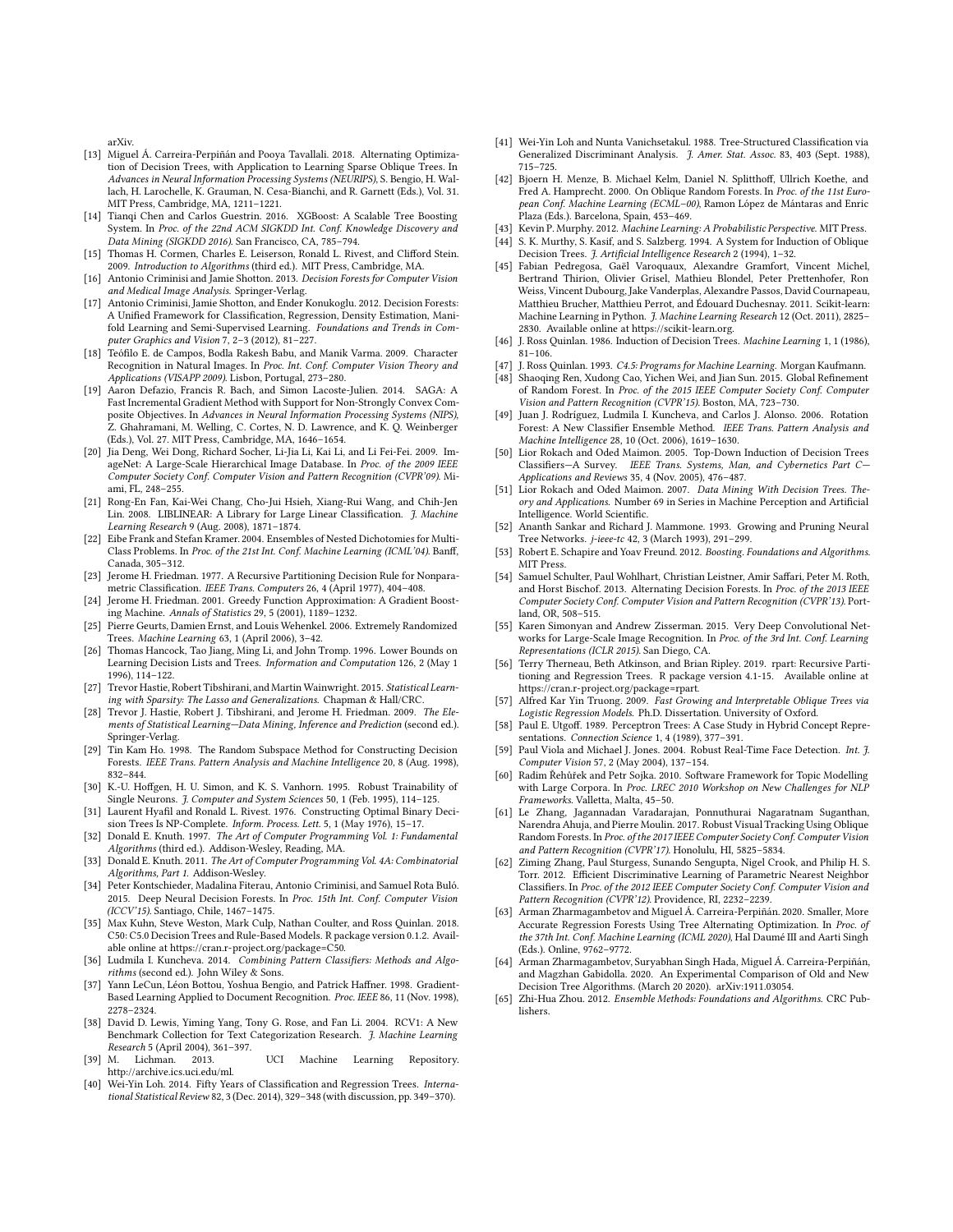## <span id="page-10-0"></span>8 SUPPLEMENTARY MATERIAL

### 8.1 Datasets

Table [1](#page-3-0) summarizes the characteristics of the datasets used in our experiments, whose description is as follows (all classification tasks have dense features unless otherwise stated):

- Letter English letter recognition task from UCI dataset [\[39](#page-9-43)]. Each letter image was generated by randomly distorting pixel images of the 26 uppercase letters from 20 different commercial fonts. The features are image features such as edge counts and statistical moments. We use the last 4 000 samples as test as in [\[54](#page-9-3)].
- MNIST Handwritten digits recognition task [\[37](#page-9-44)]. The features are the pixel grayscale values in [0,1] of each  $28 \times 28$  digit image. We use the training/test partition in [\[37\]](#page-9-44).
- Char74k Image classification task [\[18\]](#page-9-45) where each image contains a character in one 64 classes (0–9, A–Z, a–z). We used the modified version of [\[54\]](#page-9-3), as described in [\[62\]](#page-9-46): this uses images resized into a grayscale image of  $8 \times 8$  pixels, and the features are the 64 pixel grayscale values. We split the dataset randomly into 7 400 images as test and the rest as training.
- ImageNet subset ImageNet is a large-scale object recognition dataset [\[20\]](#page-9-47). We use a subset of 64 classes (arbitrarily selected, given in table [10\)](#page-11-1) and use as features the output of 8 192 neurons from a pretrained deep net. Specifically, we fine-tune a batch normalized version of VGG16 on 224×224 RGB images. For each class, we randomly select 100/200 images as validation/test, respectively, and use the rest for training. The VGG16 architecture is the same as in [\[55\]](#page-9-48), except we replace the last maxpool layer with a pooling of size  $3\times 3$  in order to obtain 8 192 dimensional features. We train our modified network using SGD for 30 epochs with fixed learning rate 0.001 and momentum rate 0.9. This network achieves 1.08% train error and 8.79% test error (both top-1).
- R8 Top 8 (by frequency) classes of the Reuters-21578 text categorization dataset. We use the preprocessed and stemmed version<sup>[6](#page-10-2)</sup>. We train the Doc2Vec model available from the gensim package [\[60\]](#page-9-49) on all the document collections and obtain 400-dim word-embedding features.
- RCV1 Text categorization dataset [\[38](#page-9-50)]. We obtained it from the LIBSVM multiclass data collection<sup>[7](#page-10-3)</sup>. The features are sparse normalized log TFIDF vectors.
- SensIT Moving vehicles type classification. Features: sensor network data. Also from the LIBSVM multiclass data collection.
- SUSY Classification of particle detector collision events, available in the UCI dataset [\[39\]](#page-9-43). We randomly select 90% of the instances for training and the rest for test.

#### <span id="page-10-1"></span>8.2 Generating random tree structures

In the main paper, we report results using a diversity mechanism consisting of having the initial tree for each tree in the TAO forest have a random structure. We describe this in detail here.

The motivation for this is the fact that the number of tree structures grows extremely fast with either the depth or the number of nodes in a tree. Hence, we can expect significant diversity in a TAO forest by using a random initial structure for each tree, while still keeping the bias low thanks to TAO's effective optimization. Next, we characterize the number of structures more precisely, and describe our sampling procedure.

#### 8.3 Counting trees

Call  $n$  the number of nodes in the tree (including both leaves and internal, or decision, nodes). The number of tree structures having n nodes is known in several cases and can be found in [\[32](#page-9-51)], to which the section and equation references below correspond. Section 2.3.4.4 considers the following types of trees:

- Ordered trees, where the relative order of the subtrees of each node matters (e.g. whether exchanging the left and right child matters in a binary node). The number of binary trees with *n* nodes is given in eq. 14 as  $b_n = \frac{1}{n+1} {2n \choose n}$  (this is also known as the *n*th Catalan number,  $C_n$ ). Asymptotically (using the Stirling approximation) this is  $4^n n^{-3/2}/\sqrt{\pi}$ . It exceeds 10 thousand for  $n = 10$  and 1 million for  $n = 14$ . More generally, the number of t-ary trees (where each decision node has  $t$  children) with  $n$  nodes is given in exercise 2.3.4.4.11 as  $\frac{1}{(t-1)n+1}$  $\binom{tn}{n}$ .
- Oriented (or rooted or unordered) trees, where the relative order of the subtrees of each node does not matter. The exact formula is complicated (section 2.3.4.4 and exercises 2.3.4.4.1–2.3.4.4.2), but there is a simpler asymptotic expres-sion (exercise 2.3.4.4.4, also [\[33](#page-9-52)] section 7.2.1.6 eq. (46)):  $A_n =$  $c\alpha^n n^{-3/2}$  where  $\alpha \approx 2.9558$  and  $c \approx 0.4399$ . This exceeds 10 thousand for  $n = 13$  and 1 million for  $n = 18$ .

In the context of decision trees, ordered vs oriented trees work as follows. Imagine a binary tree where we exchange the left and right child of a given node (and adjust the decision function so the tree predictive function remains unchanged). Then, as ordered trees, the resulting tree is considered different from the original; as oriented trees, both are considered the same tree. In parameter space both trees are indeed different because they correspond to different weight values and decision functions. But whether we count ordered or oriented trees, both grow much faster than  $2^n$ with the number of nodes  $n$ , which generates an enormous source of diversity. With so many different structures, we can simply sample some of them to generate a forest with sufficiently many trees for any practical purpose.

*8.3.1 Sampling trees.* We have to define a distribution over tree structures. We do this as follows. First, define a split probability profile  $P_d \in (0, 1)$  for  $d = 0, 1, 2...$  which gives the probability of splitting a node that is at depth  $d$ . For example, we can take  $P_d = p$  with  $p \in [0, 1)$  (independent of the depth),  $P_d = p^d$ , etc. This induces a probability distribution over tree structures, from which we can then sample a tree as follows:

- Start from a root node (we do not consider empty trees) at depth  $d = 0$ .
- Split the node with probability  $P_d$ .

 $6$ <https://www.cs.umb.edu/~smimarog/textmining/datasets>

<span id="page-10-3"></span><span id="page-10-2"></span> $7$ <http://csie.ntu.edu.tw/~cjlin/libsvmtools/datasets/multiclass.html>